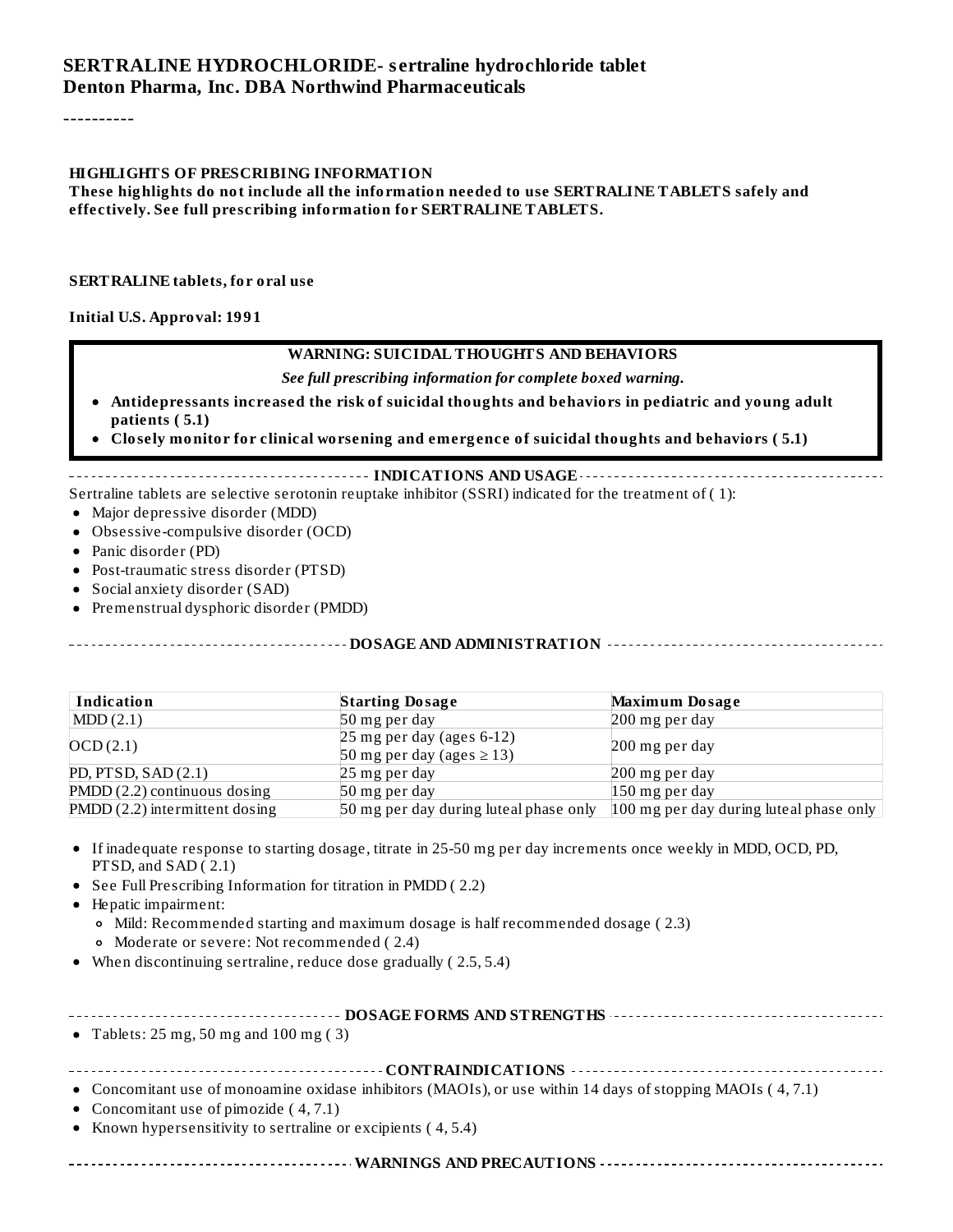- Serotonin Syndrome: Increased risk when co-administered with other serotonergic agents (e.g., SSRI, SNRI, triptans),  $\bullet$ but also when taken alone. If it occurs, discontinue sertraline and initiate supportive treatment. ( 5.2)
- Increased Risk of Bleeding: Concomitant use of aspirin, nonsteroidal anti-inflammatory drugs (NSAIDs), other antiplatelet drugs, warfarin, and other anticoagulants may increase this risk. ( 5.3)
- Activation of Mania/Hypomania: Screen patients for bipolar disorder. ( 5.4)
- Seizures: Use with caution in patients with seizure disorders. ( 5.6)
- Angle Closure Glaucoma: Avoid use of antidepressants, including sertraline, in patients with untreated anatomically  $\bullet$ narrow angles. ( 5.7)

**ADVERSE REACTIONS** Most common adverse reactions (≥5% and twice placebo) in pooled placebo-controlled MDD, OCD, PD, PTSD, SAD and PMDD clinical trials were nausea, diarrhea/loose stool, tremor, dyspepsia, decreased appetite, hyperhidrosis, ejaculation failure, and decreased libido ( 6.1)

#### **To report SUSPECTED ADVERSE REACTIONS, contact Cipla Ltd. at 1-866-604-3268 or FDA at 1-800-FDA-1088 or www.fda.gov/medwatch.**

- **DRUG INTERACTIONS**
- Protein-bound drugs: Monitor for adverse reactions and reduce dosage of sertraline or other protein-bound drugs (e.g., warfarin) as warranted. ( 7.1, 12.3)
- CYP2D6 substrates: Reduce dosage of drugs metabolized by CYP2D6 ( 7.1, 12.3)
- **USE IN SPECIFIC POPULATIONS**
- Pregnancy: Third trimester use may increase risk for persistent pulmonary hypertension and withdrawal in the neonate ( 8.1)
- Pediatric use: Safety and effectiveness of sertraline in pediatric patients other than those with OCD have not been established ( 8.4)

#### **See 17 for PATIENT COUNSELING INFORMATION and Medication Guide.**

**Revised: 8/2017**

#### **FULL PRESCRIBING INFORMATION: CONTENTS\* WARNING: SUICIDAL THOUGHTS AND BEHAVIORS 1 INDICATIONS AND USAGE**

#### **2 DOSAGE AND ADMINISTRATION**

- 2.1 Dosage in Patients with MDD, OCD, PD, PTSD, and SAD
- 2.2 Dosage in Patients with PMDD
- 2.3 Screen for Bipolar Disorder Prior to Starting Sertraline
- 2.4 Dosage Modifications in Patients with Hepatic Impairment
- 2.5 Switching Patients to or from a Monoamine Oxidase Inhibitor Antidepressant
- 2.6 Discontinuation of Treatment with Sertraline

#### **3 DOSAGE FORMS AND STRENGTHS**

#### **4 CONTRAINDICATIONS**

#### **5 WARNINGS AND PRECAUTIONS**

- 5.1 Suicidal Thoughts and Behaviors in Pediatric and Young Adult Patients
- 5.2 Serotonin Syndrome
- 5.3 Increased Risk of Bleeding
- 5.4 Activation of Mania or Hypomania
- 5.5 Discontinuation Syndrome
- 5.6 Seizures
- 5.7 Angle-Closure Glaucoma
- 5.8 Hyponatremia
- 5.9 False-Positive Effects on Screening Tests for Benzodiazepines

#### **6 ADVERSE REACTIONS**

6.1 Clinical Trials Experience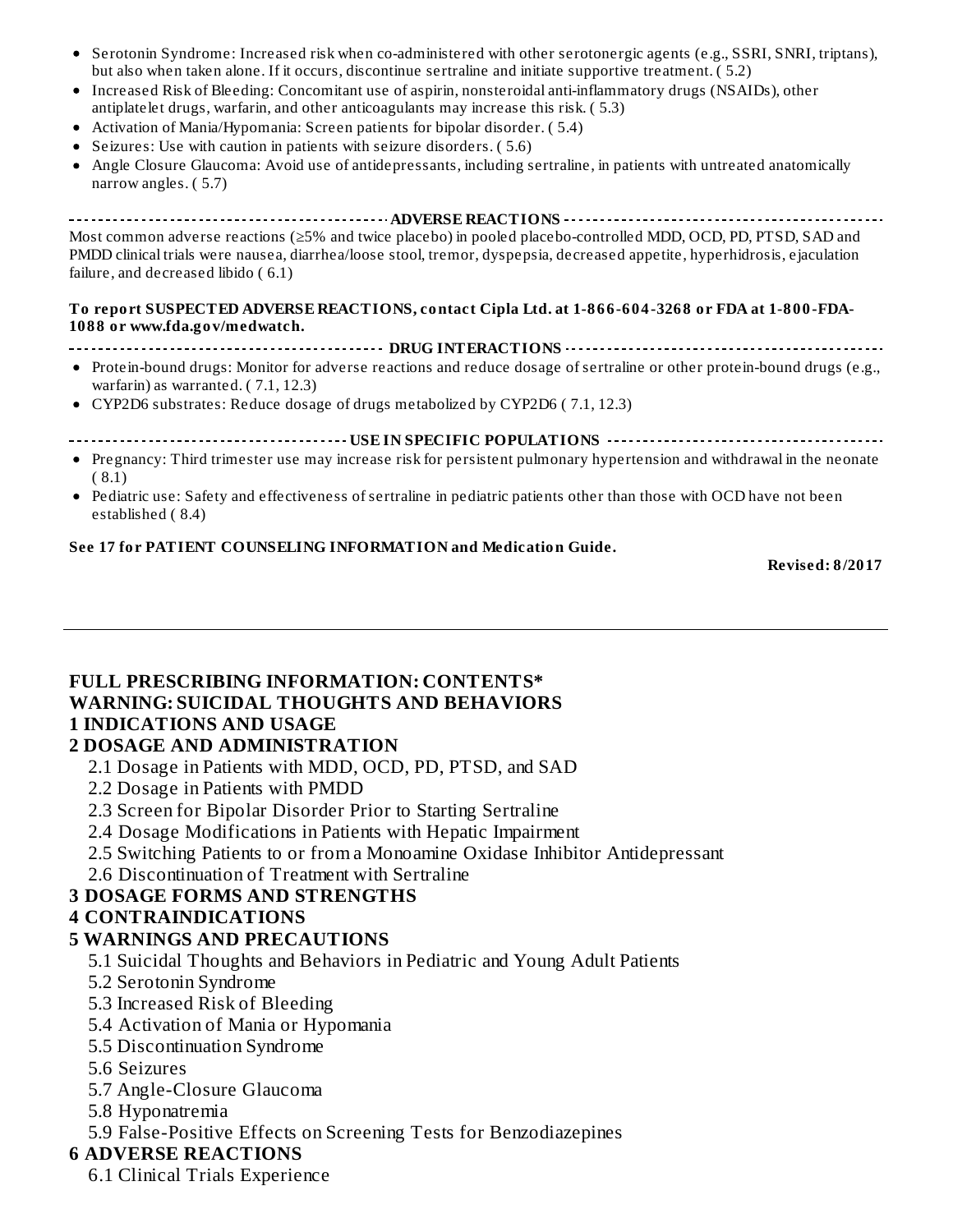#### 6.2 Postmarketing Experience

### **7 DRUG INTERACTIONS**

7.1 Clinically Significant Drug Interactions

- 7.2 Drugs Having No Clinically Important Interactions with Sertraline
- 7.3 False-Positive Screening Tests for Benzodiazepines

## **8 USE IN SPECIFIC POPULATIONS**

- 8.1 Pregnancy
- 8.2 Lactation
- 8.4 Pediatric Use
- 8.5 Geriatric Use
- 8.6 Hepatic Impairment
- 8.7 Renal Impairment

## **9 DRUG ABUSE AND DEPENDENCE**

- 9.1 Controlled Substance
- 9.2 Abuse

#### **10 OVERDOSAGE**

**11 DESCRIPTION**

#### **12 CLINICAL PHARMACOLOGY**

- 12.1 Mechanism of Action
- 12.2 Pharmacodynamics
- 12.3 Pharmacokinetics

#### **13 NONCLINICALTOXICOLOGY**

13.1 Carcinogenesis, Mutagenesis, Impairment of Fertility

#### **14 CLINICAL STUDIES**

- 14.1 Major Depressive Disorder
- 14.2 Obsessive-Compulsive Disorder
- 14.3 Panic Disorder
- 14.4 Posttraumatic Stress Disorder
- 14.5 Social Anxiety Disorder
- 14.6 Premenstrual Dysphoric Disorder

## **16 HOW SUPPLIED/STORAGE AND HANDLING**

#### **17 PATIENT COUNSELING INFORMATION**

\* Sections or subsections omitted from the full prescribing information are not listed.

### **FULL PRESCRIBING INFORMATION**

### **WARNING: SUICIDAL THOUGHTS AND BEHAVIORS**

**Antidepressants increas ed the risk of suicidal thoughts and behavior in pediatric and young adult patients in short-term studies. Clos ely monitor all antidepressant-treated patients for clinical wors ening, and for emergence of suicidal thoughts and behaviors** *[See Warnings and Precautions (5.1)]* **.**

#### **1 INDICATIONS AND USAGE**

Sertraline tablets are indicated for the treatment of the following *[See Clinical Studies (14)]* :

- Major depressive disorder (MDD)
- Obsessive-compulsive disorder (OCD)
- Panic disorder (PD)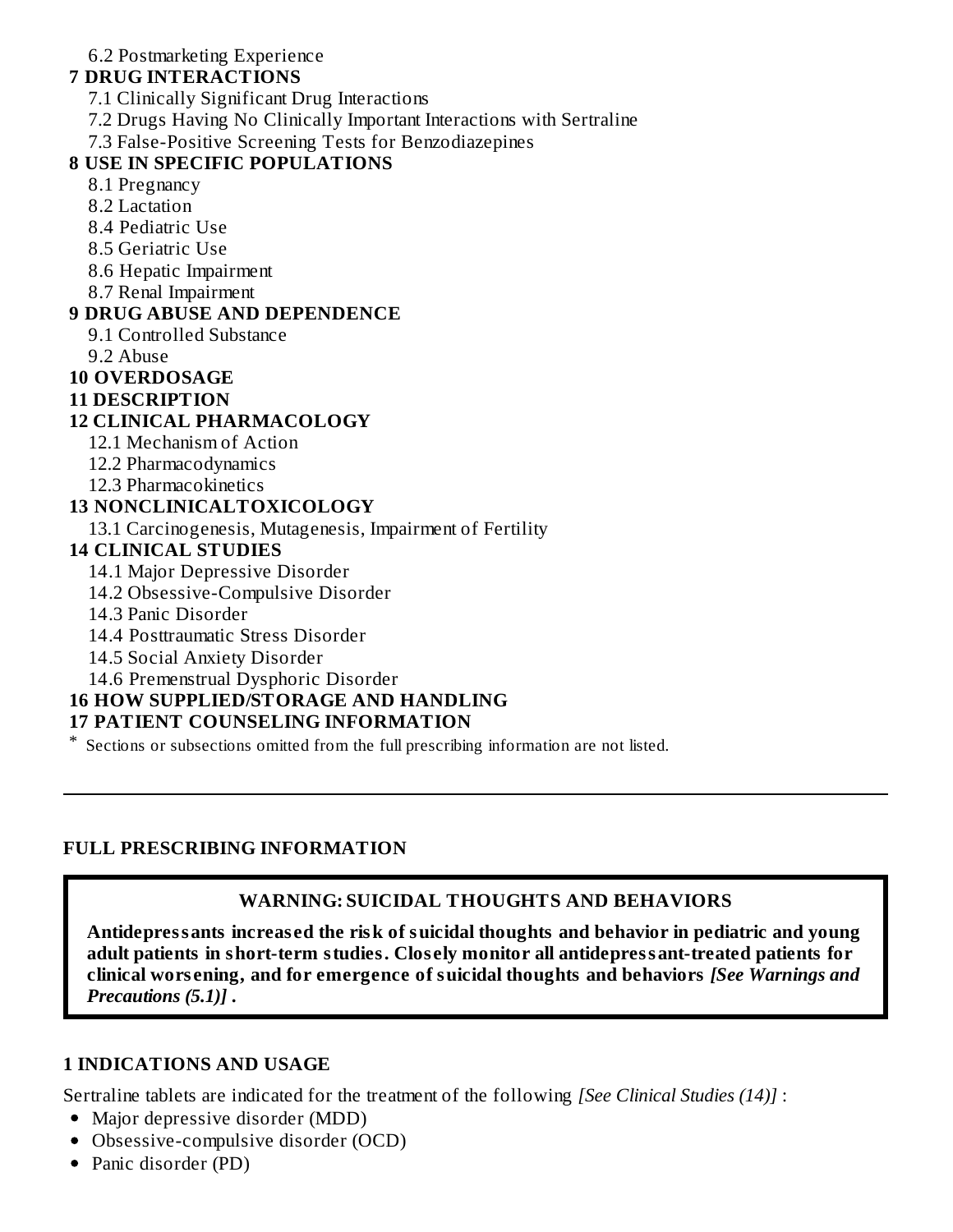- Posttraumatic stress disorder (PTSD)
- Social anxiety disorder (SAD)
- Premenstrual dysphoric disorder (PMDD)

#### **2 DOSAGE AND ADMINISTRATION**

#### **2.1 Dosage in Patients with MDD, OCD, PD, PTSD, and SAD**

The recommended initial dosage and maximum sertraline dosage in patients with MDD, OCD, PD, PTSD, and SAD are displayed in Table 1 below. A dosage of 25 mg or 50 mg per day is the initial therapeutic dosage.

For adults and pediatric patients, subsequent dosages may be increased in case of an inadequate response in 25 mg to 50 mg per day increments once a week, depending on tolerability, up to a maximum of 200 mg per day. Given the 24-hour elimination half-life of sertraline, the recommended interval between dose changes is one week.

| Table 1: Recommended Daily Dosage of Sertraline in Patients with MDD, OCD, PD, PTSD, and |                 |              |  |
|------------------------------------------------------------------------------------------|-----------------|--------------|--|
| <b>SAD</b>                                                                               |                 |              |  |
| <b>Indication</b><br><b>Starting Dose</b><br><b>Therapeutic Range</b>                    |                 |              |  |
| <b>Adults</b>                                                                            |                 |              |  |
| <b>MDD</b>                                                                               | $50$ mg         |              |  |
| <b>OCD</b>                                                                               | $50 \text{ mg}$ | 50 to 200 mg |  |
| PD, PTSD, SAD                                                                            | $25 \text{ mg}$ |              |  |
| <b>Pediatric Patients</b>                                                                |                 |              |  |
| OCD (ages 6-12 years old)                                                                | $25 \text{ mg}$ | 50 to 200 mg |  |
| OCD (ages 13-17 years old)                                                               | $50$ mg         |              |  |

#### **2.2 Dosage in Patients with PMDD**

The recommended starting sertraline dosage in adult women with PMDD is 50 mg per day. Sertraline may be administered either continuously (every day throughout the menstrual cycle) or intermittently (only during the luteal phase of the menstrual cycle, i.e., starting the daily dosage 14 days prior to the anticipated onset of menstruation and continuing through the onset of menses). Intermittent dosing would be repeated with each new cycle.

- When dosing continuously, patients not responding to a 50 mg dosage may benefit from dosage increases at 50 mg increments per menstrual cycle up to 150 mg per day.
- When dosing intermittently, patients not responding to a 50 mg dosage may benefit from increasing the dosage up to a maximum of 100 mg per day during the next menstrual cycle (and subsequent cycles) as follows: 50 mg per day during the first 3 days of dosing followed by 100 mg per day during the remaining days in the dosing cycle.

#### **2.3 Screen for Bipolar Disorder Prior to Starting Sertraline**

Prior to initiating treatment with sertraline or another antidepressant, screen patients for a personal or family history of bipolar disorder, mania, or hypomania *[See Warnings and Precautions (5.4)].*

#### **2.4 Dosage Modifications in Patients with Hepatic Impairment**

Both the recommended starting dosage and therapeutic range in patients with mild hepatic impairment (Child Pugh scores 5 or 6) are half the recommended daily dosage *[See Dosage and Administration (2.1,*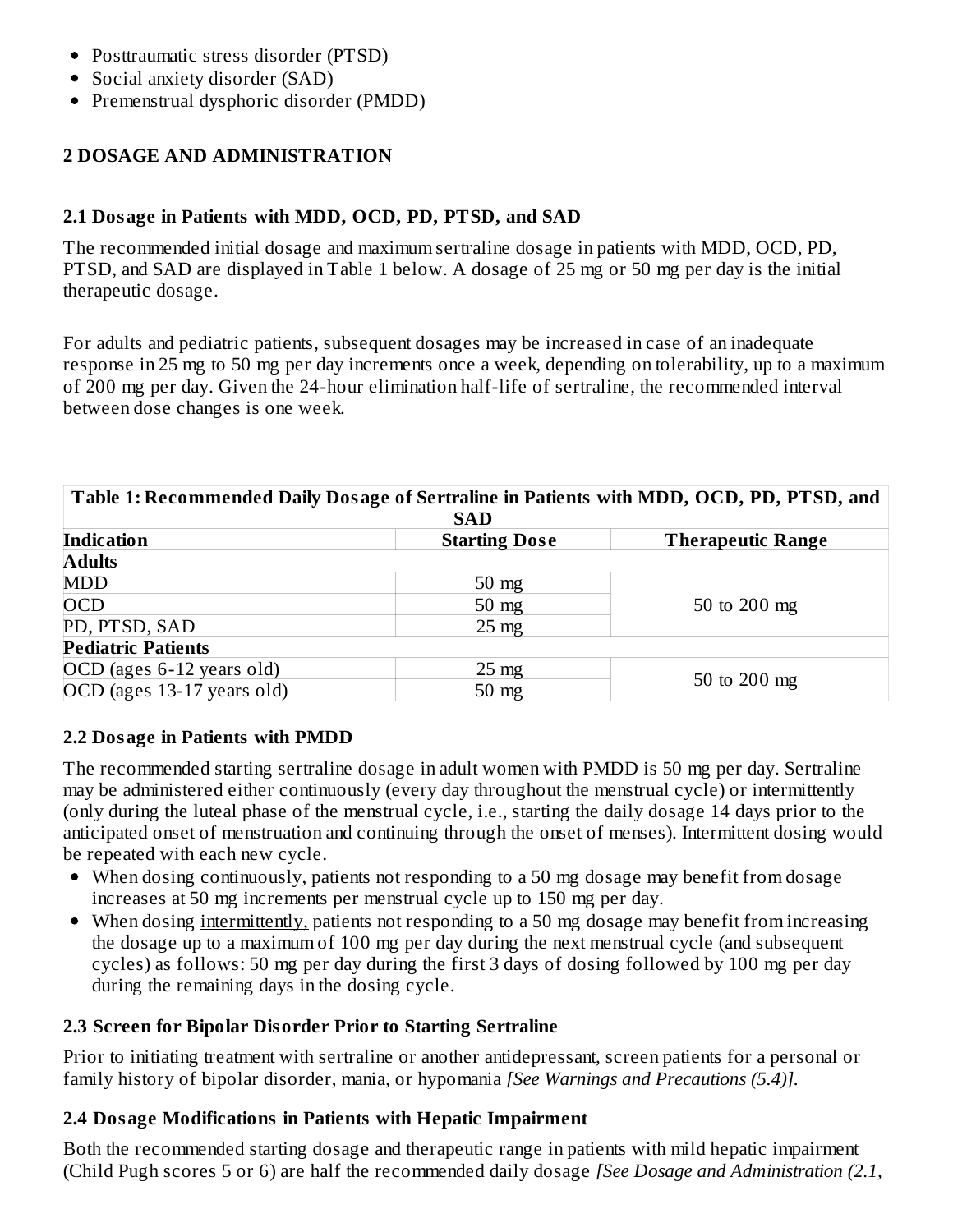*2.2)].* The use of sertraline in patients with moderate (Child Pugh scores 7 to 9) or severe hepatic impairment (Child Pugh scores 10-15) is not recommended *[See Use in Specific Populations (8.6), Clinical Pharmacology (12.3)].*

### **2.5 Switching Patients to or from a Monoamine Oxidas e Inhibitor Antidepressant**

At least 14 days must elapse between discontinuation of a monoamine oxidase inhibitor (MAOI) antidepressant and initiation of sertraline. In addition, at least 14 days must elapse after stopping sertraline before starting an MAOI antidepressant *[See Contraindications (4), Warnings and Precautions (5.2)].*

### **2.6 Dis continuation of Treatment with Sertraline**

Adverse reactions may occur upon discontinuation of sertraline *[See Warnings and Precautions (5.5)].* Gradually reduce the dosage rather than stopping sertraline abruptly whenever possible.

## **3 DOSAGE FORMS AND STRENGTHS**

*Sertraline 25 mg Tablets:* Light Green film coated Modified oval biconvex tablets debossed with I on the left Side of bisect and G on the right Side of bisect on one Side and "212" on other

*Sertraline 50 mg Tablets:* Light Blue film coated Modified oval biconvex tablets debossed with I on the left side of bisect and G on the right side of bisect on one side and "213" on other

*Sertraline 100 mg Tablets:* Light Yellow film coated Modified oval biconvex tablets debossed with I on the left side of bisect and G on the right side of bisect on one side and "214" on other

## **4 CONTRAINDICATIONS**

Sertraline is contraindicated in patients:

- Taking, or within 14 days of stopping, MAOIs, (including the MAOIs linezolid and intravenous methylene blue) because of an increased risk of serotonin syndrome *[See Warnings and Precautions (5.2), Drug Interactions (7.1)]* .
- Taking pimozide *[See Drug Interactions (7.1)]* .
- With known hypersensitivity to sertraline (e.g., anaphylaxis, angioedema) *[See Adverse Reactions (6.1, 6.2)].*

### **5 WARNINGS AND PRECAUTIONS**

## **5.1 Suicidal Thoughts and Behaviors in Pediatric and Young Adult Patients**

In pooled analyses of placebo-controlled trials of antidepressant drugs (SSRIs and other antidepressant classes) that included approximately 77,000 adult patients and over 4,400 pediatric patients, the incidence of suicidal thoughts and behaviors in pediatric and young adult patients was greater in antidepressant-treated patients than in placebo-treated patients. The drug-placebo differences in the number of cases of suicidal thoughts and behaviors per 1,000 patients treated are provided in Table 2.

No suicides occurred in any of the pediatric studies. There were suicides in the adult studies, but the number was not sufficient to reach any conclusion about antidepressant drug effect on suicide.

#### **Table 2: Risk Differences of the Number of Cas es of Suicidal Thoughts or Behaviors in the Pooled Placebo-Controlled Trials of Antidepressants in Pediatric and Adult Patients**

| Age                | Drug-Placebo Difference in Number of Patients of Suicidal Thoughts or Behaviors per |
|--------------------|-------------------------------------------------------------------------------------|
| Range <sup> </sup> | <b>1000 Patients Treated</b>                                                        |
| $ $ (years)        |                                                                                     |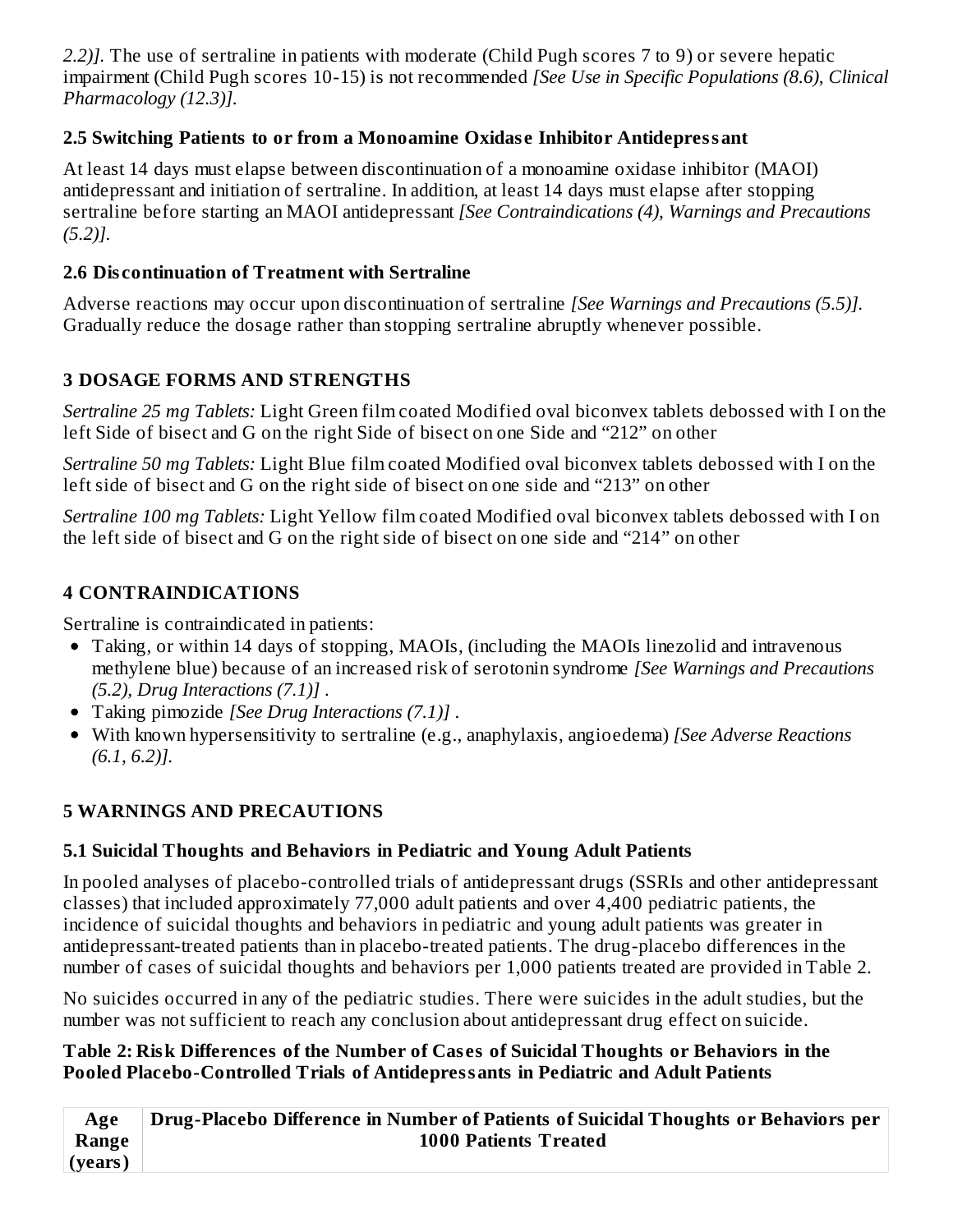| <b>Increases Compared to Placebo</b> |                        |  |
|--------------------------------------|------------------------|--|
| $\leq 18$                            | 14 additional patients |  |
| $18 - 24$                            | 5 additional patients  |  |
| <b>Decreases Compared to Placebo</b> |                        |  |
| 25-64                                | 1 fewer patient        |  |
| $\geq 65$                            | 6 fewer patients       |  |

It is unknown whether the risk of suicidal thoughts and behaviors in pediatric and young adult patients extends to longer-term use, i.e., beyond four months. However, there is substantial evidence from placebo-controlled maintenance trials in adults with MDD that antidepressants delay the recurrence of depression.

Monitor all antidepressant-treated patients for clinical worsening and emergence of suicidal thoughts and behaviors, especially during the initial few months of drug therapy and at times of dosage changes. Counsel family members or caregivers of patients to monitor for changes in behavior and to alert the healthcare provider. Consider changing the therapeutic regimen, including possibly discontinuing sertraline, in patients whose depression is persistently worse, or who are experiencing emergent suicidal thoughts or behaviors.

### **5.2 Serotonin Syndrome**

Serotonin-norepinephrine reuptake inhibitors (SNRIs) and SSRIs, including sertraline, can precipitate serotonin syndrome, a potentially life-threatening condition. The risk is increased with concomitant use of other serotonergic drugs (including triptans, tricyclic antidepressants, fentanyl, lithium, tramadol, tryptophan, buspirone, amphetamines, and St. John's Wort) and with drugs that impair metabolism of serotonin, i.e., MAOIs *[See Contraindications (4), Drug Interactions (7.1)].* Serotonin syndrome can also occur when these drugs are used alone.

Serotonin syndrome signs and symptoms may include mental status changes (e.g., agitation, hallucinations, delirium, and coma), autonomic instability (e.g., tachycardia, labile blood pressure, dizziness, diaphoresis, flushing, hyperthermia), neuromuscular symptoms (e.g., tremor, rigidity, myoclonus, hyperreflexia, incoordination), seizures, and gastrointestinal symptoms (e.g., nausea, vomiting, diarrhea).

The concomitant use of sertraline with MAOIs is contraindicated. In addition, do not initiate sertraline in a patient being treated with MAOIs such as linezolid or intravenous methylene blue. No reports involved the administration of methylene blue by other routes (such as oral tablets or local tissue injection). If it is necessary to initiate treatment with an MAOI such as linezolid or intravenous methylene blue in a patient taking sertraline, discontinue sertraline before initiating treatment with the MAOI *[See Contraindications (4), Drug Interactions (7.1)].*

Monitor all patients taking sertraline for the emergence of serotonin syndrome. Discontinue treatment with sertraline and any concomitant serotonergic agents immediately if the above symptoms occur, and initiate supportive symptomatic treatment. If concomitant use of sertraline with other serotonergic drugs is clinically warranted, inform patients of the increased risk for serotonin syndrome and monitor for symptoms.

### **5.3 Increas ed Risk of Bleeding**

Drugs that interfere with serotonin reuptake inhibition, including sertraline, increase the risk of bleeding events. Concomitant use of aspirin, nonsteroidal anti-inflammatory drugs (NSAIDs), other antiplatelet drugs, warfarin, and other anticoagulants may add to this risk. Case reports and epidemiological studies (case-control and cohort design) have demonstrated an association between use of drugs that interfere with serotonin reuptake and the occurrence of gastrointestinal bleeding. Bleeding events related to drugs that interfere with serotonin reuptake have ranged from ecchymosis, hematoma, epistaxis, and petechiae to life-threatening hemorrhages.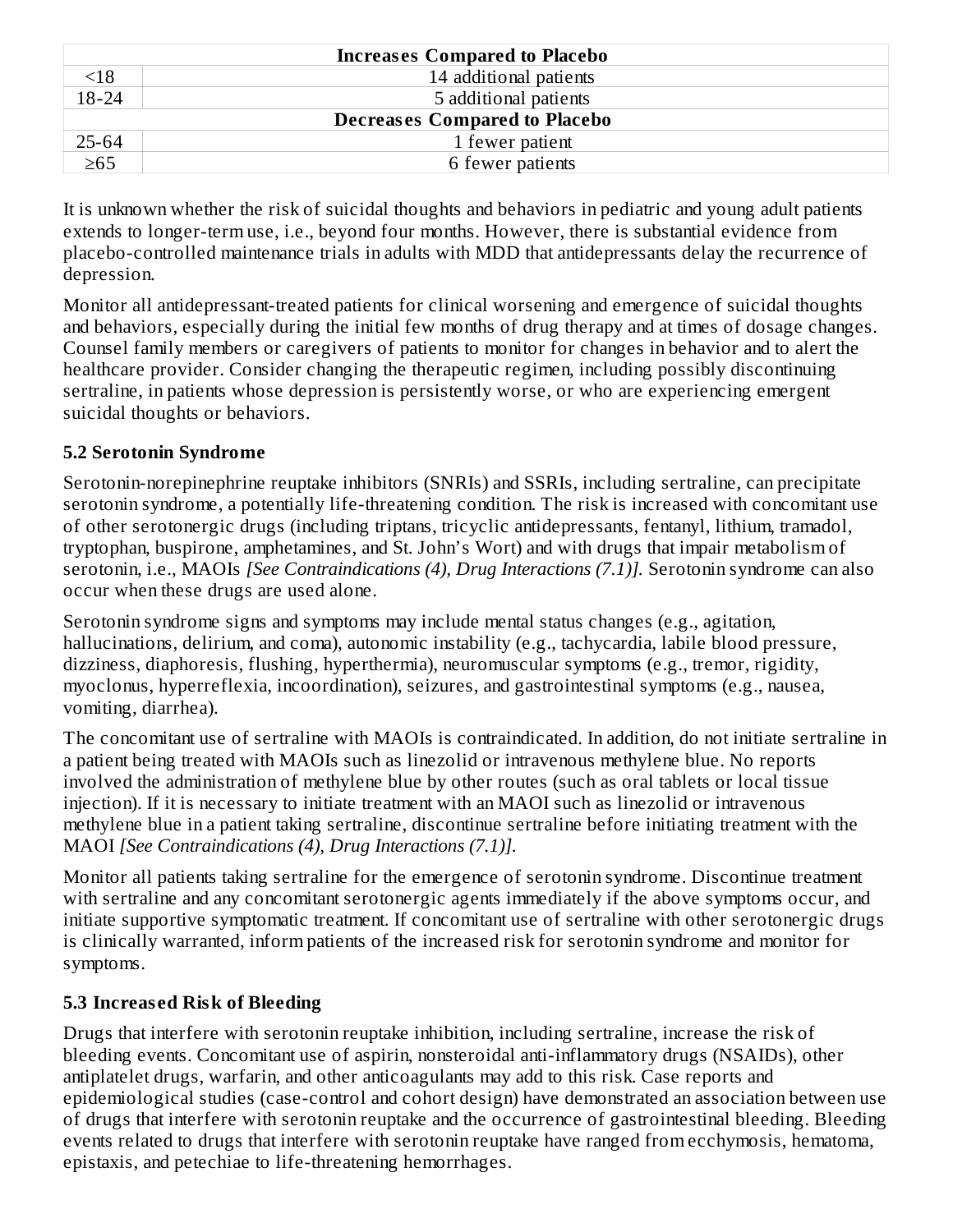Inform patients of the increased risk of bleeding associated with the concomitant use of sertraline and antiplatelet agents or anticoagulants. For patients taking warfarin, carefully monitor the international normalized ratio.

### **5.4 Activation of Mania or Hypomania**

In patients with bipolar disorder, treating a depressive episode with sertraline or another antidepressant may precipitate a mixed/manic episode. In controlled clinical trials, patients with bipolar disorder were generally excluded; however, symptoms of mania or hypomania were reported in 0.4% of patients treated with sertraline. Prior to initiating treatment with sertraline, screen patients for any personal or family history of bipolar disorder, mania, or hypomania.

#### **5.5 Dis continuation Syndrome**

Adverse reactions after discontinuation of serotonergic antidepressants, particularly after abrupt discontinuation, include: nausea, sweating, dysphoric mood, irritability, agitation, dizziness, sensory disturbances (e.g., paresthesia, such as electric shock sensations), tremor, anxiety, confusion, headache, lethargy, emotional lability, insomnia, hypomania, tinnitus, and seizures. A gradual reduction in dosage rather than abrupt cessation is recommended whenever possible *[See Dosage and Administration (2.6)].*

#### **5.6 Seizures**

Sertraline has not been systematically evaluated in patients with seizure disorders. Patients with a history of seizures were excluded from clinical studies. Sertraline should be prescribed with caution in patients with a seizure disorder.

#### **5.7 Angle-Closure Glaucoma**

The pupillary dilation that occurs following use of many antidepressant drugs including sertraline may trigger an angle closure attack in a patient with anatomically narrow angles who does not have a patent iridectomy. Avoid use of antidepressants, including sertraline, in patients with untreated anatomically narrow angles.

### **5.8 Hyponatremia**

Hyponatremia may occur as a result of treatment with SNRIs and SSRIs, including sertraline. Cases with serum sodium lower than 110 mmol/L have been reported. Signs and symptoms of hyponatremia include headache, difficulty concentrating, memory impairment, confusion, weakness, and unsteadiness, which may lead to falls. Signs and symptoms associated with more severe or acute cases have included hallucination, syncope, seizure, coma, respiratory arrest, and death. In many cases, this hyponatremia appears to be the result of the syndrome of inappropriate antidiuretic hormone secretion (SIADH).

In patients with symptomatic hyponatremia, discontinue sertraline and institute appropriate medical intervention. Elderly patients, patients taking diuretics, and those who are volume-depleted may be at greater risk of developing hyponatremia with SSRIs and SNRIs *[See Use in Specific Populations (8.5)]* .

#### **5.9 Fals e-Positive Effects on Screening Tests for Benzodiazepines**

False-positive urine immunoassay screening tests for benzodiazepines have been reported in patients taking sertraline. This finding is due to lack of specificity of the screening tests. False-positive test results may be expected for several days following discontinuation of sertraline. Confirmatory tests, such as gas chromatography/mass spectrometry, will help distinguish sertraline from benzodiazepines *[See Drug Interactions (7.3)]* .

### **6 ADVERSE REACTIONS**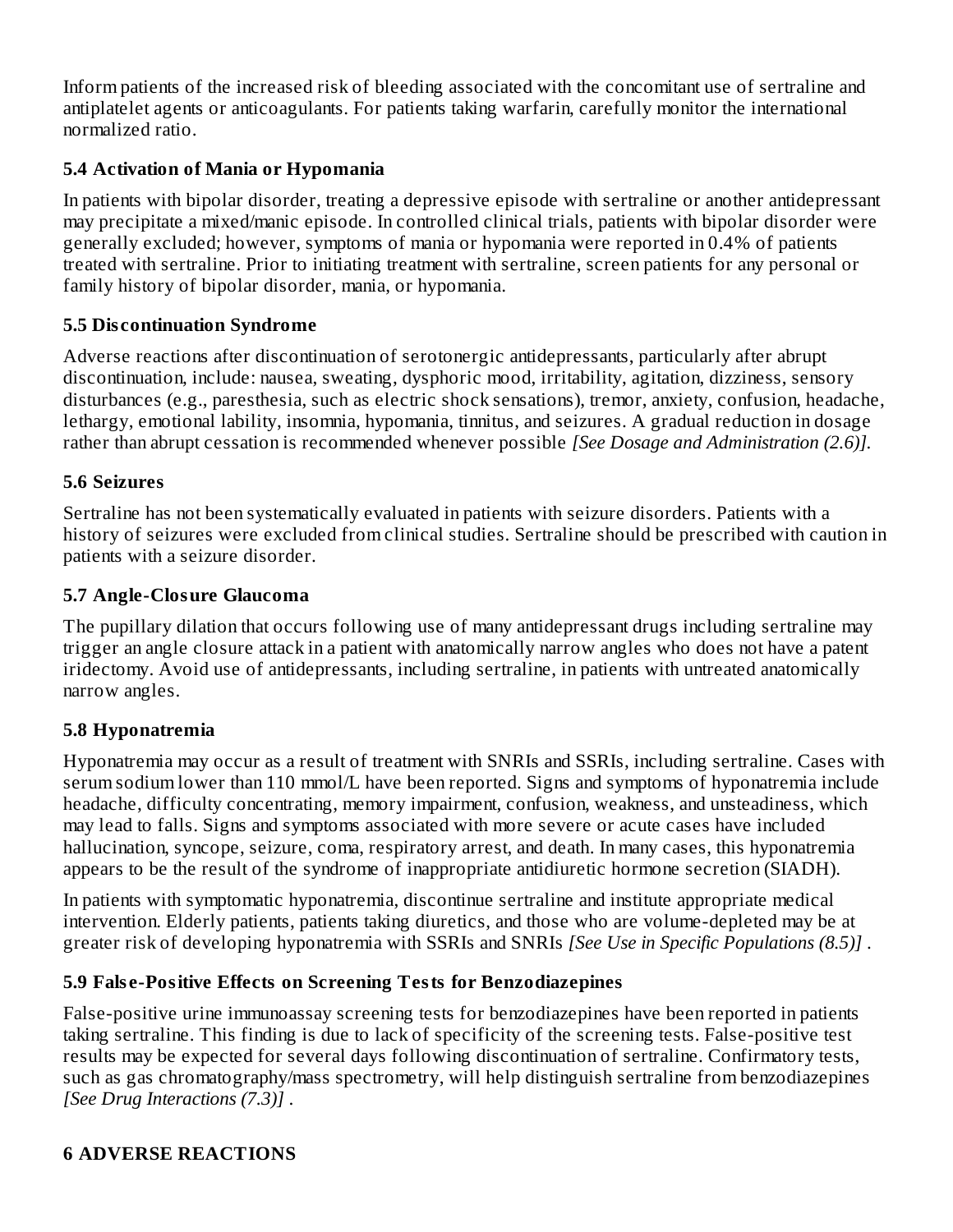The following adverse reactions are described in more detail in other sections of the prescribing information:

- Hypersensitivity reactions to sertraline *[See Contraindications (4)]*
- QT prolongation and ventricular arrhythmias when taken with pimozide *[See Contraindications (4)]*
- Suicidal thoughts and behaviors *[See Warnings and Precautions (5.1)]*
- Serotonin syndrome *[See Contraindications (4), Warnings and Precautions (5.2), Drug Interactions (7.1)]*
- Increased risk of bleeding *[See Warnings and Precautions (5.3)]*
- Activation of mania/hypomania *[See Warnings and Precautions (5.4)]*
- Discontinuation syndrome *[See Warnings and Precautions (5.5)]*
- Seizures *[See Warnings and Precautions (5.6)]*
- Angle-closure glaucoma *[See Warnings and Precautions (5.7)]*
- Hyponatremia *[See Warnings and Precautions (5.8)]*

## **6.1 Clinical Trials Experience**

Because clinical trials are conducted under widely varying conditions, adverse reaction rates observed in the clinical trials of a drug cannot be directly compared to rates in the clinical trials of another drug and may not reflect the rates observed in practice.

The data described below are from randomized, double-blind, placebo-controlled trials of sertraline (mostly 50 mg to 200 mg per day) in 3,066 adults diagnosed with MDD, OCD, PD, PTSD, SAD, and PMDD. These 3,066 patients exposed to sertraline for 8 to12 weeks represent 568 patient-years of exposure. The mean age was 40 years; 57% were females and 43% were males.

The most common adverse reactions (≥5% and twice placebo) in all pooled placebo-controlled clinical trials of all sertraline -treated patients with MDD, OCD, PD, PTSD, SAD and PMDD were nausea, diarrhea/loose stool, tremor, dyspepsia, decreased appetite, hyperhidrosis, ejaculation failure, and decreased libido (see Table 3). The following are the most common adverse reactions in trials of sertraline (≥5% and twice placebo) by indication that were not mentioned previously.

- MDD: somnolence;
- OCD: insomnia, agitation;
- PD: constipation, agitation;
- PTSD: fatigue;
- PMDD: somnolence, dry mouth, dizziness, fatigue, and abdominal pain;
- SAD: insomnia, dizziness, fatigue, dry mouth, malaise.

### **Table 3: Common Advers e Reactions in Pooled Placebo-Controlled Trials in Adults with MDD, OCD, PD, PTSD, SAD, and PMDD\***

|                                     | <b>Sertraline</b> | <b>Placebo</b> |
|-------------------------------------|-------------------|----------------|
|                                     | $(N=3066)$        | $(N=2293)$     |
| <b>Cardiac disorders</b>            |                   |                |
| Palpitations                        | 4%                | 2%             |
| Eye disorders                       |                   |                |
| Visual impairment                   | 4%                | 2%             |
| <b>Gas trointes tinal Disorders</b> |                   |                |
| Nausea                              | 26%               | 12%            |
| Diarrhea/Loose Stools               | 20%               | 10%            |
| Dry mouth                           | 14%               | 9%             |
| Dyspepsia                           | 8%                | 4%             |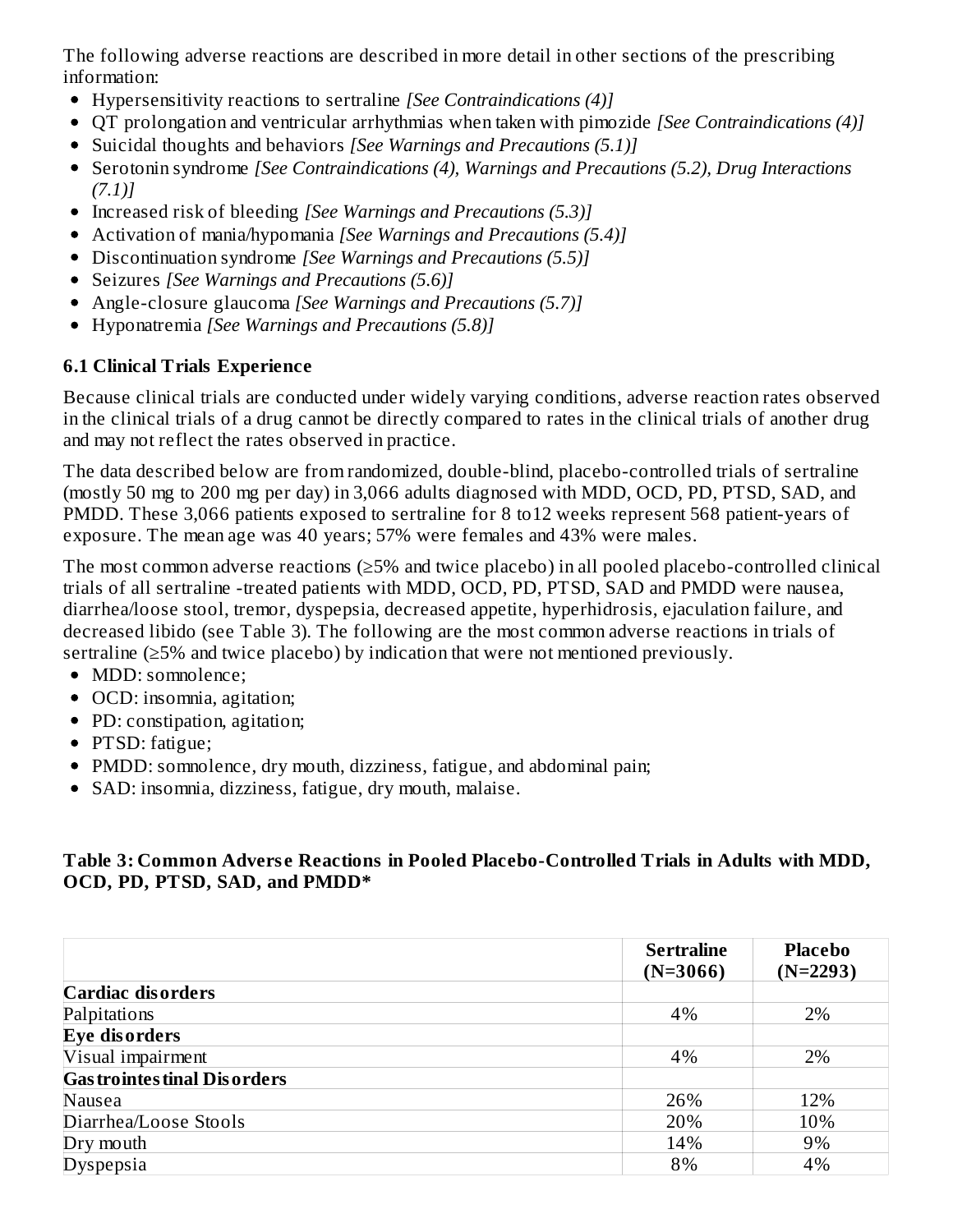| Constipation                                         | 6%  | 4%  |
|------------------------------------------------------|-----|-----|
| Vomiting                                             | 4%  | 1%  |
| General disorders and administration site conditions |     |     |
| Fatigue                                              | 12% | 8%  |
| <b>Metabolism and nutrition disorders</b>            |     |     |
| Decreased appetite                                   | 7%  | 2%  |
| Nervous system disorders                             |     |     |
| <b>Dizziness</b>                                     | 12% | 8%  |
| Somnolence                                           | 11% | 6%  |
| Tremor                                               | 9%  | 2%  |
| <b>Psychiatric Disorders</b>                         |     |     |
| Insomnia                                             | 20% | 13% |
| Agitation                                            | 8%  | 5%  |
| Libido Decreased                                     | 6%  | 2%  |
| Reproductive system and breast disorders             |     |     |
| Ejaculation failure $(1)$                            | 8%  | 1%  |
| Erectile dysfunction $(1)$                           | 4%  | 1%  |
| Ejaculation disorder $(1)$                           | 3%  | 0%  |
| Male sexual dysfunction $(1)$                        | 2%  | 0%  |
| Skin and subcutaneous tissue disorders               |     |     |
| Hyperhidrosis                                        | 7%  | 3%  |

<sup>(1)</sup> Denominator used was for male patients only (n=1316 sertraline; n=973 placebo).

\* Adverse reactions that occurred greater than 2% in sertraline -treated patients and at least 2% greater in sertraline -treated patients than placebo-treated patients.

#### Adverse Reactions Leading to Discontinuation in Placebo-Controlled Clinical Trials

In all placebo-controlled studies in patients with MDD, OCD, PD, PTSD, SAD and PMDD, 368 (12%) of the 3,066 patients who received sertraline discontinued treatment due to an adverse reaction, compared with 93 (4%) of the 2,293 placebo-treated patients. In placebo-controlled studies, the following were the common adverse reactions leading to discontinuation in sertraline -treated patients:

- MDD, OCD, PD, PTSD, SAD and PMDD: nausea (3%), diarrhea (2%), agitation (2%), and insomnia  $(2\%)$ .
- MDD (>2% and twice placebo): decreased appetite, dizziness, fatigue, headache, somnolence, tremor, and vomiting.
- OCD: somnolence.
- PD: nervousness and somnolence.

#### Male and Female Sexual Dysfunction

Although changes in sexual desire, sexual performance and sexual satisfaction often occur as manifestations of a psychiatric disorder, they may also be a consequence of SSRI treatment. However, reliable estimates of the incidence and severity of untoward experiences involving sexual desire, performance and satisfaction are difficult to obtain, in part because patients and healthcare providers may be reluctant to discuss them. Accordingly, estimates of the incidence of untoward sexual experience and performance cited in labeling may underestimate their actual incidence.

Table 4 below displays the incidence of sexual adverse reactions reported by at least 2% of sertralinetreated patients and twice placebo from pooled placebo-controlled trials. For men and all indications, the most common adverse reactions (>2% and twice placebo) included: ejaculation failure, decreased libido, erectile dysfunction, ejaculation disorder, and male sexual dysfunction. For women, the most common adverse reaction (≥2% and twice placebo) was decreased libido.

### **Table 4: Most Common Sexual Advers e Reactions (≥2% and twice placebo) in Men or Women**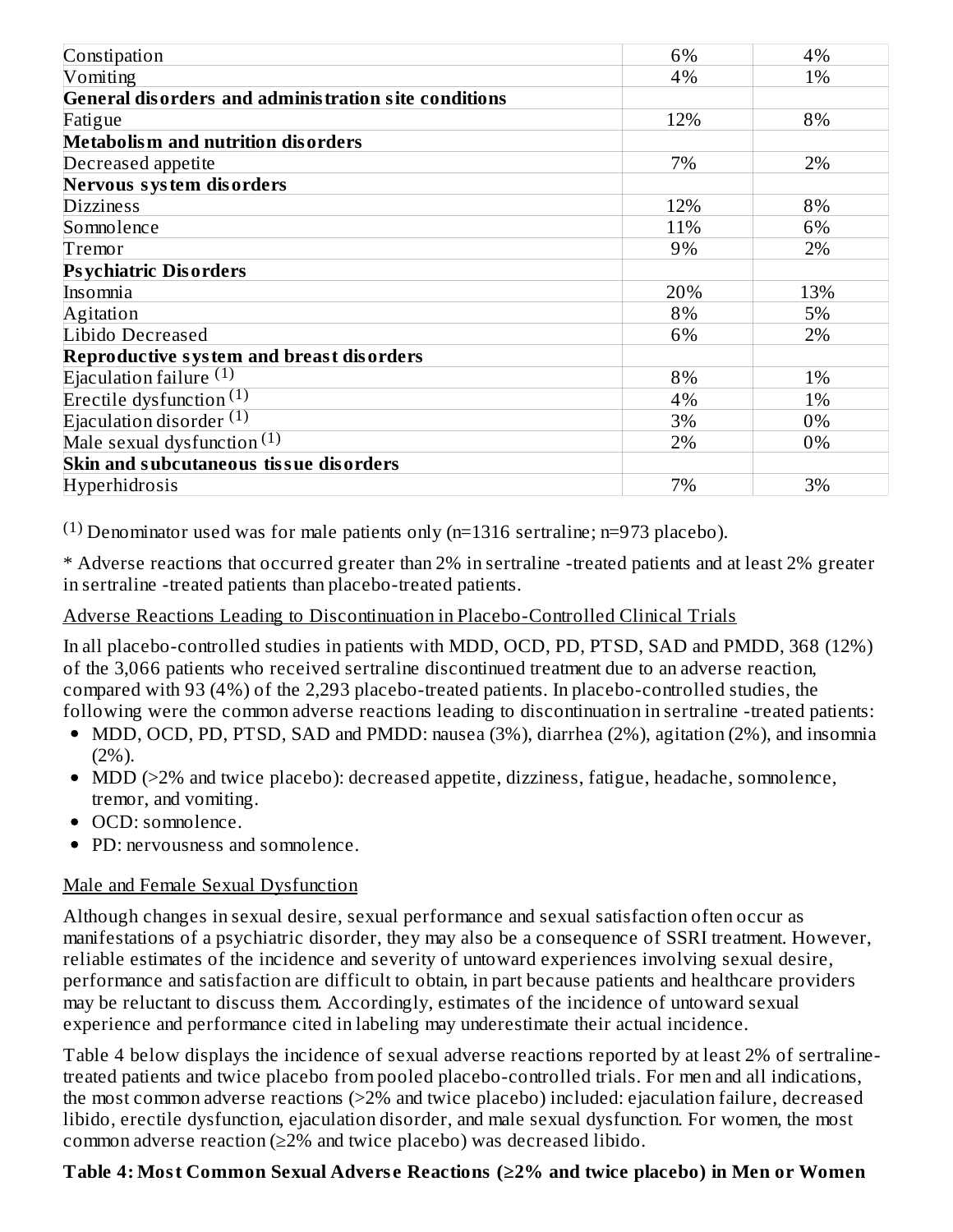#### **from Sertraline Pooled Controlled Trials in Adults with MDD, OCD, PD, PTSD, SAD, and PMDD**

|                         | <b>Sertraline</b> | <b>Placebo</b> |
|-------------------------|-------------------|----------------|
| <b>Men only</b>         | $(N=1316)$        | $(N=973)$      |
| Ejaculation failure     | 8%                | 1%             |
| Libido decreased        | 7%                | 2%             |
| Erectile dysfunction    | 4%                | 1%             |
| Ejaculation disorder    | 3%                | $0\%$          |
| Male sexual dysfunction | 2%                | 0%             |
| <b>Women only</b>       | $(N=1750)$        | $(N=1320)$     |
| Libido decreased        | 4%                | 2%             |

#### Adverse Reactions in Pediatric Patients

In 281 pediatric patients treated with sertraline in placebo-controlled studies, the overall profile of adverse reactions was generally similar to that seen in adult studies. Adverse reactions that do not appear in Table 3 (most common adverse reactions in adults) yet were reported in at least 2% of pediatric patients and at a rate of at least twice the placebo rate include fever, hyperkinesia, urinary incontinence, aggression, epistaxis, purpura, arthralgia, decreased weight, muscle twitching, and anxiety.

Other Adverse Reactions Observed During the Premarketing Evaluation of Sertraline

Other infrequent adverse reactions, not described elsewhere in the prescribing information, occurring at an incidence of < 2% in patients treated with sertraline were:

*Cardiac disorders* – tachycardia

*Ear and labyrinth disorders* – tinnitus

*Endocrine disorders* - hypothyroidism

*Eye disorders* -mydriasis, blurred vision

*Gastrointestinal disorders* - hematochezia, melena, rectal hemorrhage

*General disorders and administration site conditions* - edema, gait disturbance, irritability, pyrexia

*Hepatobiliary disorders* - elevated liver enzymes

*Immune system disorders* - anaphylaxis

*Metabolism and nutrition disorders* - diabetes mellitus, hypercholesterolemia, hypoglycemia, increased appetite

*Musculoskeletal and connective tissue disorders* – arthralgia, muscle spasms, tightness, or twitching

*Nervous system disorders* - ataxia, coma, convulsion, decreased alertness, hypoesthesia, lethargy, psychomotor hyperactivity, syncope

*Psychiatric disorders* - aggression, bruxism, confusional state, euphoric mood, hallucination

*Renal and urinary disorders* - hematuria

*Reproductive system and breast disorders* - galactorrhea, priapism, vaginal hemorrhage

*Respiratory, thoracic and mediastinal disorders* - bronchospasm, epistaxis, yawning

*Skin and subcutaneous tissue disorders* - alopecia; cold sweat; dermatitis; dermatitis bullous; pruritus; purpura; erythematous, follicular, or maculopapular rash; urticaria

*Vascular disorders* - hemorrhage, hypertension, vasodilation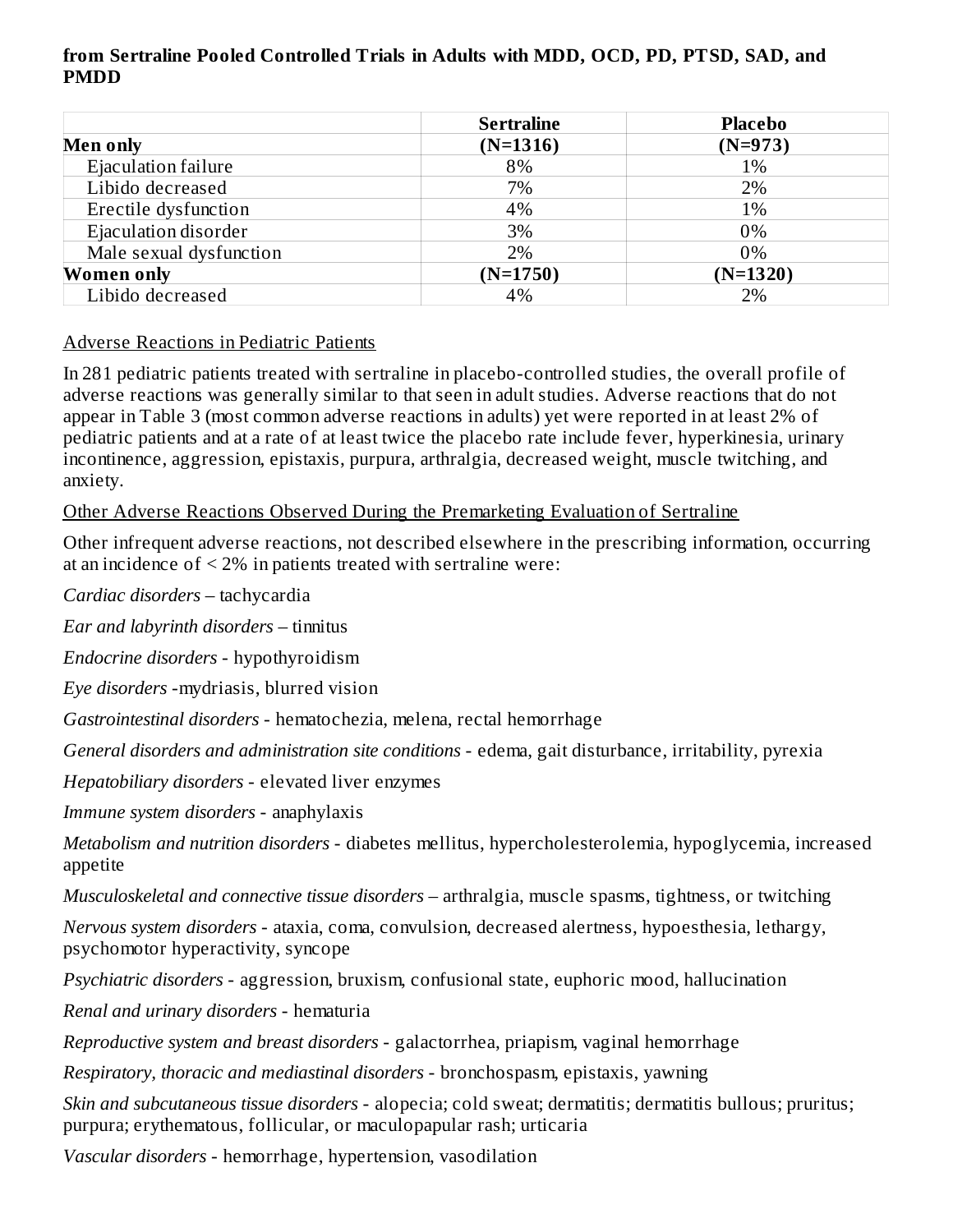### **6.2 Postmarketing Experience**

The following adverse reactions have been identified during postapproval use of sertraline. Because these reactions are reported voluntarily from a population of uncertain size, it is not always possible to reliably estimate their frequency or establish a causal relationship to drug exposure.

*Bleeding or clotting disorders* - increased coagulation times (altered platelet function)

*Cardiac disorders* – AV block, bradycardia, atrial arrhythmias, QT-interval prolongation, ventricular tachycardia (including Torsade de Pointes)

*Endocrine disorders* -gynecomastia, hyperprolactinemia, menstrual irregularities, SIADH

*Eye disorders* - blindness, optic neuritis, cataract

*Hepatobiliary disorders* – severe liver events (including hepatitis, jaundice, liver failure with some fatal outcomes), pancreatitis

*Hemic and Lymphatic –* agranulocytosis, aplastic anemia and pancytopenia, leukopenia, thrombocytopenia, lupus-like syndrome, serum sickness

*Immune system disorders* - angioedema

*Metabolism and nutrition disorders* – hyponatremia, hyperglycemia

*Musculoskeletal and connective tissue disorders* - trismus

*Nervous system disorders* -serotonin syndrome, extrapyramidal symptoms (including akathisia and dystonia), oculogyric crisis

*Psychiatric disorders* – psychosis, enuresis, paroniria

*Renal and urinary disorders* - acute renal failure

*Respiratory, thoracic and mediastinal*

*disorders* - pulmonary hypertension

*Skin and subcutaneous tissue disorders* - photosensitivity skin reaction and other severe cutaneous reactions, which potentially can be fatal, such as Stevens-Johnson syndrome (SJS) and toxic epidermal necrolysis (TEN)

*Vascular disorders -* cerebrovascular spasm (including reversible cerebral vasoconstriction syndrome and Call-Fleming syndrome), vasculitis

#### **7 DRUG INTERACTIONS**

#### **7.1 Clinically Significant Drug Interactions**

Table 5 includes clinically significant drug interactions with sertraline *[See Clinical Pharmacology (12.3)]* .

#### **Table 5: Clinically-Significant Drug Interactions with Sertraline**

| <b>Monoamine Oxidase Inhibitors (MAOIs)</b> |                                                                                       |  |  |
|---------------------------------------------|---------------------------------------------------------------------------------------|--|--|
| Clinical Impact:                            | The concomitant use of SSRIs including sertraline and MAOIs increases the risk of     |  |  |
|                                             | serotonin syndrome.                                                                   |  |  |
|                                             | Sertraline is contraindicated in patients taking MAOIs, including MAOIs such as       |  |  |
| Intervention:                               | linezolid or intravenous methylene blue <i>[See Dosage and Administration (2.5)</i> , |  |  |
|                                             | Contraindications (4), Warnings and Precautions (5.2)].                               |  |  |
| Examples:                                   | selegiline, tranylcypromine, isocarboxazid, phenelzine, linezolid, methylene blue     |  |  |
| Pimozide                                    |                                                                                       |  |  |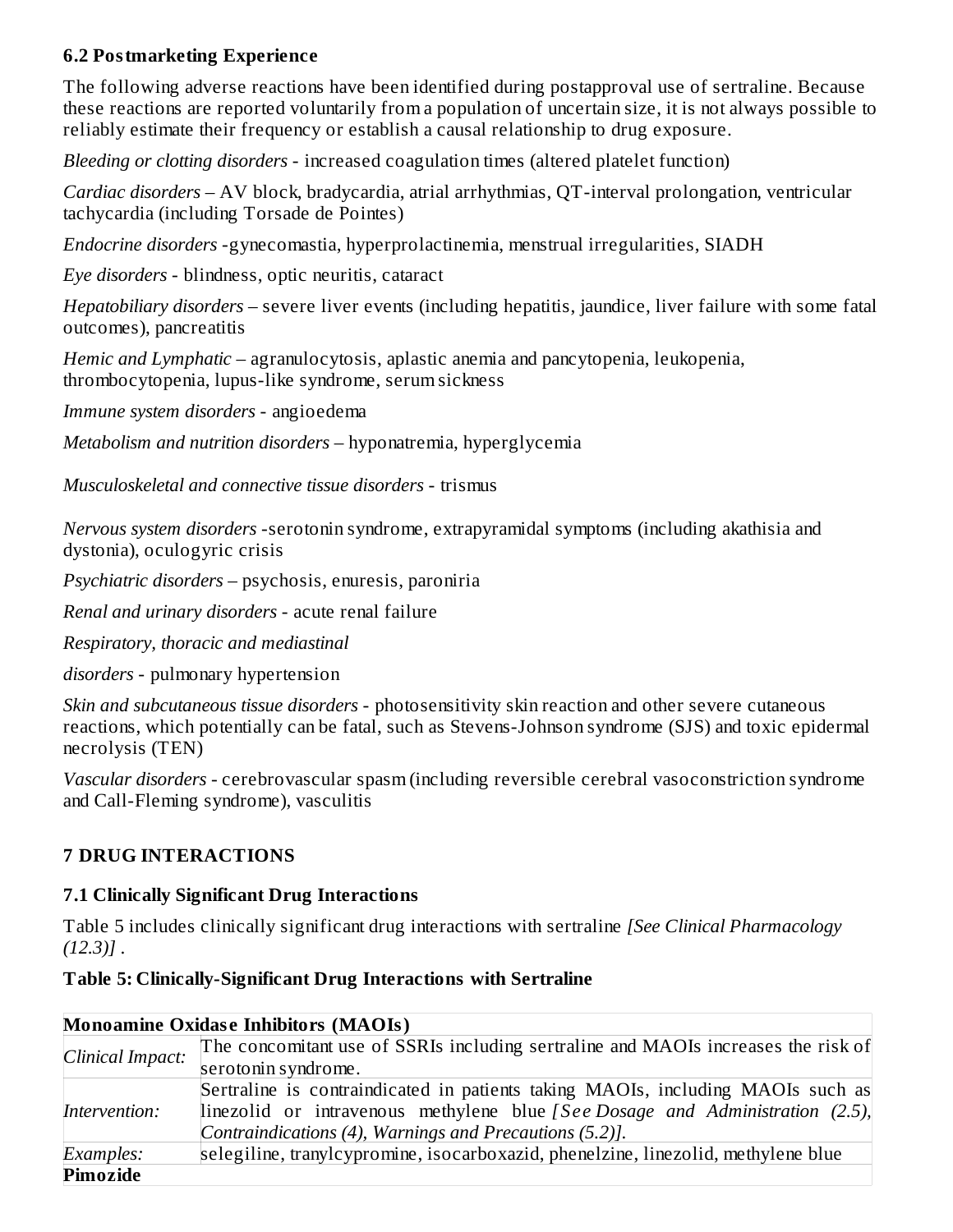| Clinical Impact:                   | Increased plasma concentrations of pimozide, a drug with a narrow therapeutic<br>index, may increase the risk of QT prolongation and ventricular arrhythmias.                                                                                                                           |  |  |  |
|------------------------------------|-----------------------------------------------------------------------------------------------------------------------------------------------------------------------------------------------------------------------------------------------------------------------------------------|--|--|--|
| Intervention:                      | Concomitant use of pimozide and sertraline is contraindicated [See Contraindications<br>$(4)$ ].                                                                                                                                                                                        |  |  |  |
| <b>Other Serotonergic Drugs</b>    |                                                                                                                                                                                                                                                                                         |  |  |  |
| Clinical Impact:                   | The concomitant use of serotonergic drugs with sertraline increases the risk of<br>serotonin syndrome.                                                                                                                                                                                  |  |  |  |
| Intervention:                      | Monitor patients for signs and symptoms of serotonin syndrome, particularly during<br>treatment initiation and dosage increases. If serotonin syndrome occurs, consider<br>discontinuation of sertraline and/or concomitant serotonergic drugs [See Warnings<br>and Precautions (5.2)]. |  |  |  |
| Examples:                          | other SSRIs, SNRIs, triptans, tricyclic antidepressants, fentanyl, lithium, tramadol,<br>tryptophan, buspirone, St. John's Wort                                                                                                                                                         |  |  |  |
|                                    | Drugs that Interfere with Hemostasis (antiplatelet agents and anticoagulants)                                                                                                                                                                                                           |  |  |  |
| Clinical Impact:                   | The concurrent use of an antiplatelet agent or anticoagulant with sertraline may<br>potentiate the risk of bleeding.                                                                                                                                                                    |  |  |  |
| Intervention:                      | Inform patients of the increased risk of bleeding associated with the concomitant use<br>of sertraline and antiplatelet agents and anticoagulants. For patients taking warfarin,<br>carefully monitor the international normalized ratio [See Warnings and Precautions<br>$(5.3)$ ].    |  |  |  |
| Examples:                          | aspirin, clopidogrel, heparin, warfarin                                                                                                                                                                                                                                                 |  |  |  |
|                                    | <b>Drugs Highly Bound to Plasma Protein</b>                                                                                                                                                                                                                                             |  |  |  |
| Clinical Impact:                   | Sertraline is highly bound to plasma protein. The concomitant use of sertraline with<br>another drug that is highly bound to plasma protein may increase free concentrations<br>of sertraline or other tightly-bound drugs in plasma [See Clinical Pharmacology<br>$(12.3)$ ].          |  |  |  |
| Intervention:                      | Monitor for adverse reactions and reduce dosage of sertraline or other protein-<br>bound drugs as warranted.                                                                                                                                                                            |  |  |  |
| Examples:                          | warfarin                                                                                                                                                                                                                                                                                |  |  |  |
| <b>Drugs Metabolized by CYP2D6</b> |                                                                                                                                                                                                                                                                                         |  |  |  |
| Clinical Impact:                   | Sertraline is a CYP2D6 inhibitor [See Clinical Pharmacology (12.3)]. The<br>concomitant use of sertraline with a CYP2D6 substrate may increase the exposure of<br>the CYP2D6 substrate.                                                                                                 |  |  |  |
| Intervention:                      | Decrease the dosage of a CYP2D6 substrate if needed with concomitant sertraline<br>use. Conversely, an increase in dosage of a CYP2D6 substrate may be needed if<br>sertraline is discontinued.                                                                                         |  |  |  |
| Examples:                          | propafenone, flecainide, atomoxetine, desipramine, dextromethorphan, metoprolol,<br>nebivolol, perphenazine, thoridazine, tolterodine, venlafaxine                                                                                                                                      |  |  |  |
| Phenytoin                          |                                                                                                                                                                                                                                                                                         |  |  |  |
| Clinical Impact:                   | Phenytoin is a narrow therapeutic index drug. Sertraline may increase phenytoin<br>concentrations.                                                                                                                                                                                      |  |  |  |
| Intervention:                      | Monitor phenytoin levels when initiating or titrating sertraline. Reduce phenytoin<br>dosage if needed.                                                                                                                                                                                 |  |  |  |
| Examples:                          | phenytoin, fosphenytoin                                                                                                                                                                                                                                                                 |  |  |  |

#### **7.2 Drugs Having No Clinically Important Interactions with Sertraline**

Based on pharmacokinetic studies, no dosage adjustment of sertraline is necessary when used in combination with cimetidine. Additionally, no dosage adjustment is required for diazepam, lithium, atenolol, tolbutamide, digoxin, and drugs metabolized by CYP3A4, when sertraline is administered concomitantly *[See Clinical Pharmacology (12.3)]* .

### **7.3 Fals e-Positive Screening Tests for Benzodiazepines**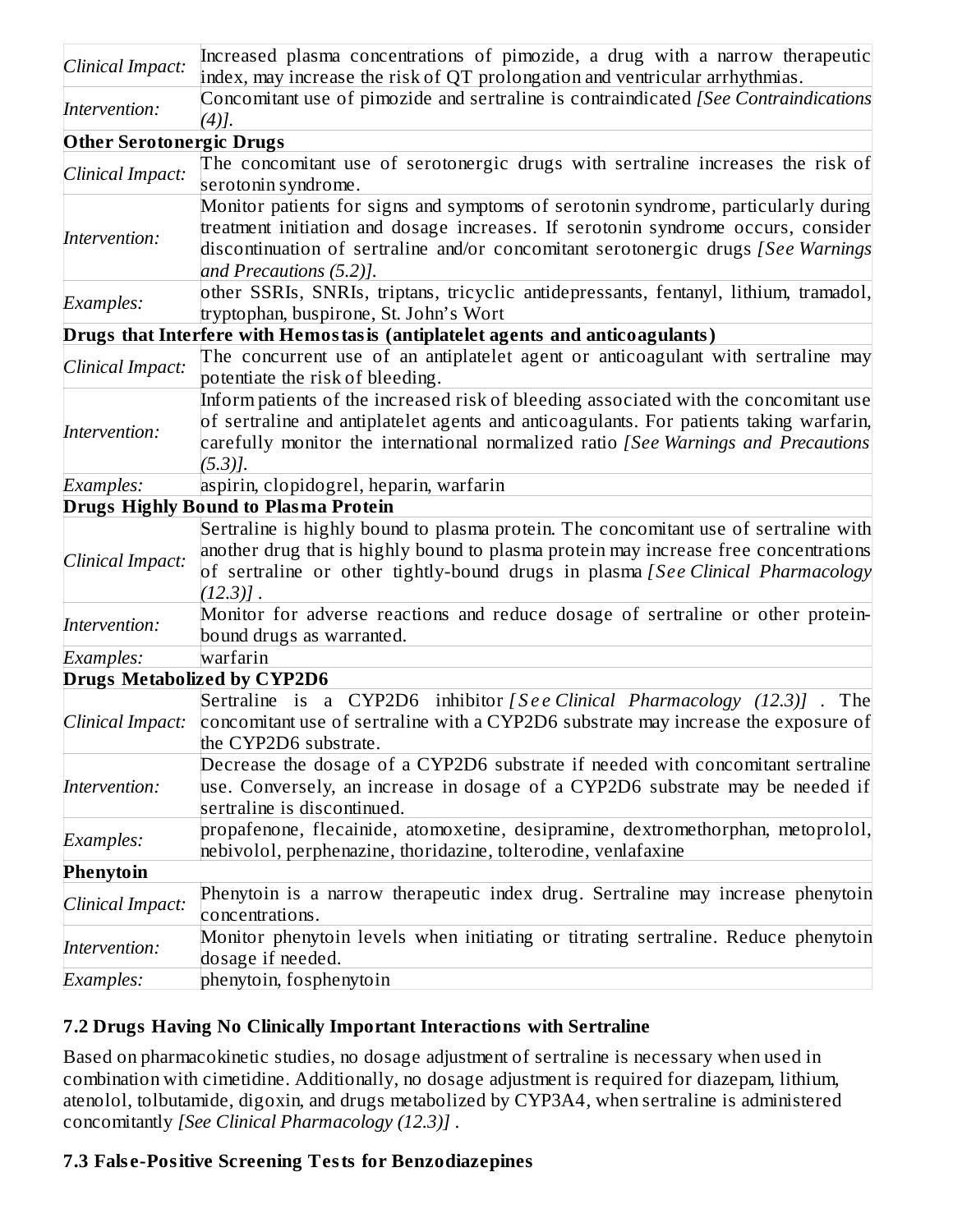False-positive urine immunoassay screening tests for benzodiazepines have been reported in patients taking sertraline. This finding is due to lack of specificity of the screening tests. False-positive test results may be expected for several days following discontinuation of sertraline. Confirmatory tests, such as gas chromatography/mass spectrometry, will distinguish sertraline from benzodiazepines.

### **8 USE IN SPECIFIC POPULATIONS**

### **8.1 Pregnancy**

### Risk Summary

Overall, available published epidemiologic studies of pregnant women exposed to sertraline in the first trimester suggest no difference in major birth defect risk compared to the background rate for major birth defects in comparator populations. Some studies have reported increases for specific major birth defects; however, these study results are inconclusive *[See Data]*. There are clinical considerations regarding neonates exposed to SSRIs and SNRIs, including sertraline, during the third trimester of pregnancy *[See Clinical Considerations].*

Although no teratogenicity was observed in animal reproduction studies, delayed fetal ossification was observed when sertraline was administered during the period of organogenesis at doses less than the maximum recommended human dose (MRHD) in rats and doses 3.1 times the MRHD in rabbits on a mg/m  $2$  basis in adolescents. When sertraline was administered to female rats during the last third of gestation, there was an increase in the number of stillborn pups and pup deaths during the first four days after birth at the MRHD *[See Data]*.

The background risk of major birth defects and miscarriage for the indicated population are unknown. In the U.S. general population, the estimated background risk of major birth defects and miscarriage in clinically recognized pregnancies is 2 to 4% and 15 to 20%, respectively. Advise a pregnant woman of possible risks to the fetus when prescribing sertraline.

### Clinical Considerations

### *Disease-associated maternal and/or embryo/fetal risk*

A prospective longitudinal study followed 201 pregnant women with a history of major depression who were euthymic taking antidepressants at the beginning of pregnancy. The women who discontinued antidepressants during pregnancy were more likely to experience a relapse of major depression than women who continued antidepressants. Consider the risks of untreated depression when discontinuing or changing treatment with antidepressant medication during pregnancy and postpartum.

### *Fetal/Neonatal adverse reactions*

Exposure to SSRIs and SNRIs, including sertraline in late pregnancy may lead to an increased risk for neonatal complications requiring prolonged hospitalization, respiratory support, and tube feeding, and/or persistent pulmonary hypertension of the newborn (PPHN).

When treating a pregnant woman with sertraline during the third trimester, carefully consider both the potential risks and benefits of treatment. Monitor neonates who were exposed to sertraline in the third trimester of pregnancy for PPHN and drug discontinuation syndrome *[See Data].*

### Data

### Human Data

## *Third Trimester Exposure*

Neonates exposed to sertraline and other SSRIs or SNRIs late in the third trimester have developed complications requiring prolonged hospitalization, respiratory support, and tube feeding. These findings are based on post-marketing reports. Such complications can arise immediately upon delivery. Reported clinical findings have included respiratory distress, cyanosis, apnea, seizures, temperature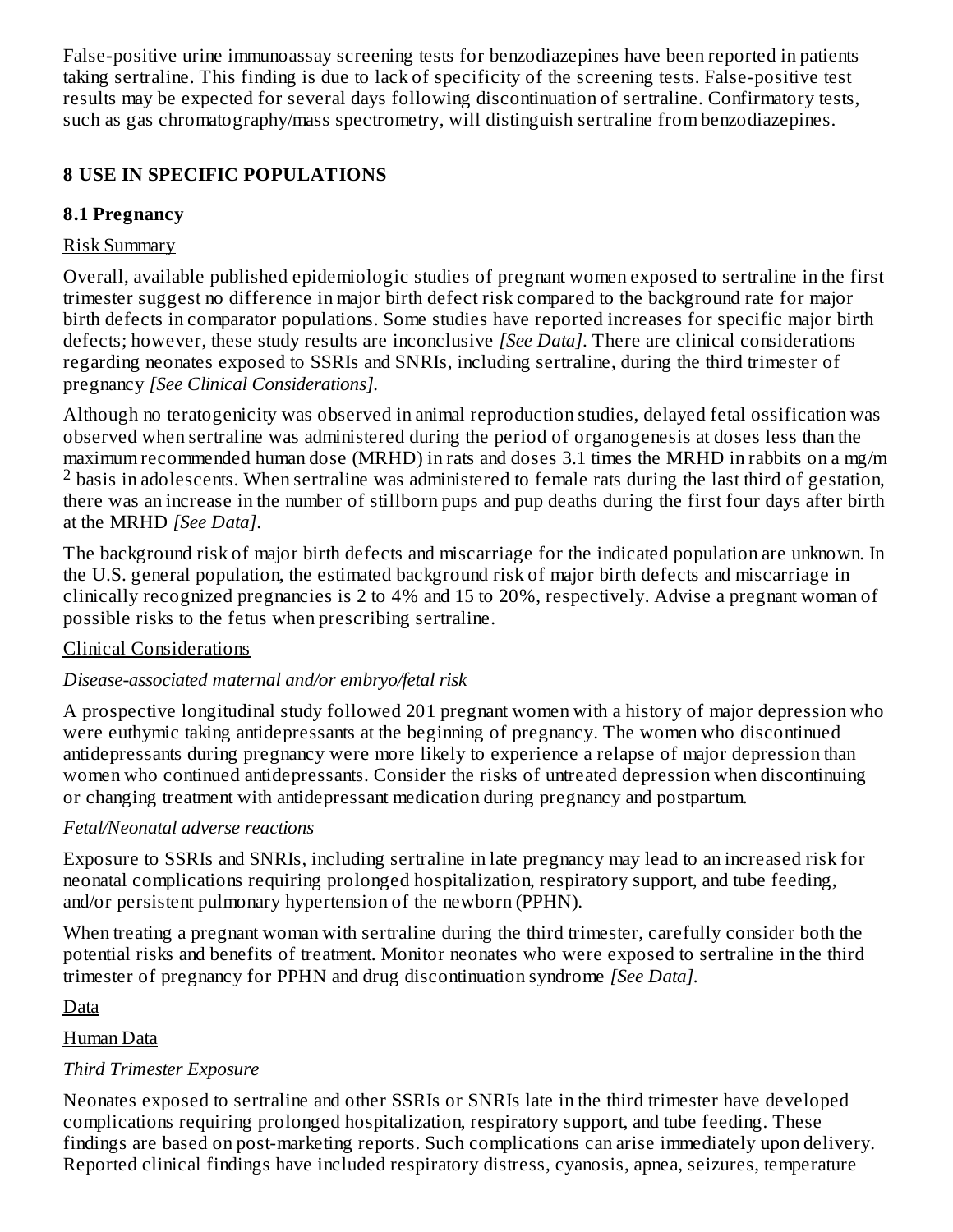instability, feeding difficulty, vomiting, hypoglycemia, hypotonia, hypertonia, hyperreflexia, tremor, jitteriness, irritability, and constant crying. These features are consistent with either a direct toxic effect of SSRIs and SNRIs or, possibly, a drug discontinuation syndrome. In some cases, the clinical picture was consistent with serotonin syndrome *[See Warnings and Precautions (5.2)]* .

Exposure during late pregnancy to SSRIs may have an increased risk for persistent pulmonary hypertension of the newborn (PPHN). PPHN occurs in 1-2 per 1,000 live births in the general population and is associated with substantial neonatal morbidity and mortality. In a retrospective casecontrol study of 377 women whose infants were born with PPHN and 836 women whose infants were born healthy, the risk for developing PPHN was approximately six-fold higher for infants exposed to SSRIs after the 20<sup>th</sup> week of gestation compared to infants who had not been exposed to antidepressants during pregnancy. A study of 831,324 infants born in Sweden in 1997-2005 found a PPHN risk ratio of 2.4 (95% CI 1.2-4.3) associated with patient-reported maternal use of SSRIs "in early pregnancy" and a PPHN risk ratio of 3.6 (95% CI 1.2-8.3) associated with a combination of patient-reported maternal use of SSRIs "in early pregnancy" and an antenatal SSRI prescription "in later pregnancy".

#### *First Trimester Exposure*

The weight of evidence from epidemiologic studies of pregnant women exposed to sertraline in the first trimester suggest no difference in major birth defect risk compared to the background rate for major birth defects in pregnant women who were not exposed to sertraline. A meta-analysis of studies suggest no increase in the risk of total malformations (summary odds ratio=1.01, 95% CI=0.88-1.17) or cardiac malformations (summary odds ratio=0.93, 95% CI=0.70-1.23) among offspring of women with first trimester exposure to sertraline. An increased risk of congenital cardiac defects, specifically septal defects, the most common type of congenital heart defect, was observed in some published epidemiologic studies with first trimester sertraline exposure; however, most of these studies were limited by the use of comparison populations that did not allow for the control of confounders such as the underlying depression and associated conditions and behaviors, which may be factors associated with increased risk of these malformations.

#### Animal Data

Reproduction studies have been performed in rats and rabbits at doses up to 80 mg/kg/day and 40 mg/kg/day, respectively. These doses correspond to approximately 3.1 times the maximum recommended human dose (MRHD) of 200 mg/day on a mg/m<sup>2</sup> basis in adolescents. There was no evidence of teratogenicity at any dose level. When pregnant rats and rabbits were given sertraline during the period of organogenesis, delayed ossification was observed in fetuses at doses of 10 mg/kg (0.4 times the MRHD on a mg/m<sup>2</sup> basis) in rats and 40 mg/kg (3.1 times the MRHD on a mg/m<sup>2</sup> basis) in rabbits. When female rats received sertraline during the last third of gestation and throughout lactation, there was an increase in stillborn pups and pup deaths during the first 4 days after birth. Pup body weights were also decreased during the first four days after birth. These effects occurred at a dose of 20 mg/kg (0.8 times the MRHD on a mg/m<sup>2</sup> basis). The no effect dose for rat pup mortality was 10 mg/kg  $(0.4 \text{ times the MRHD on a mg/m}^2 \text{ basis})$ . The decrease in pup survival was shown to be due to *in utero* exposure to sertraline. The clinical significance of these effects is unknown.

### **8.2 Lactation**

#### Risk Summary

Available data from published literature demonstrate low levels of sertraline and its metabolites in human milk *[See Data]*. There are no data on the effects of sertraline on milk production. The developmental and health benefits of breastfeeding should be considered along with the mother's clinical need for sertraline and any potential adverse effects on the breastfed infant from the drug or from the underlying maternal condition.

### Data

In a published pooled analysis of 53 mother-infant pairs, exclusively human milk-fed infants had an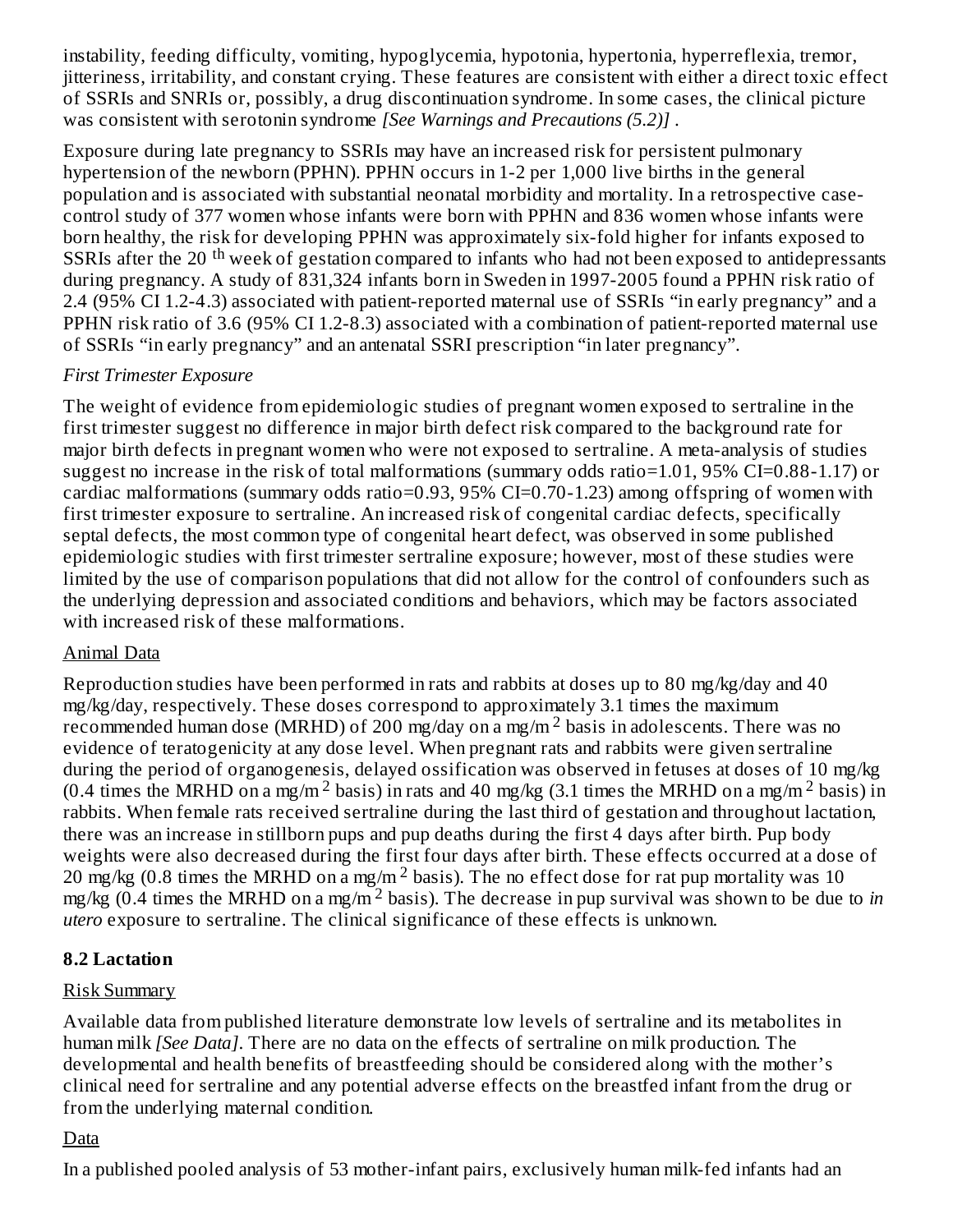average of 2% (range 0% to 15%) of the sertraline serum levels measured in their mothers. No adverse reactions were observed in these infants.

## **8.4 Pediatric Us e**

The safety and efficacy of sertraline have been established in the treatment of OCD in pediatric patients aged 6 to 17 *[See Adverse Reactions (6.1), Clinical Pharmacology (12.3), Clinical Studies (14.2)]* . Safety and effectiveness in pediatric patients in patients with OCD below the age of 6 have not been established. Safety and effectiveness have not been established in pediatric patients for indications other than OCD. Two placebo-controlled trials were conducted in pediatric patients with MDD, but the data were not sufficient to support an indication for use in pediatric patients.

### Monitoring Pediatric Patients Treated with Sertraline

Monitor all patients being treated with antidepressants for clinical worsening, suicidal thoughts, and unusual changes in behavior, especially during the initial few months of treatment, or at times of dose increases or decreases *[See Boxed Warning, Warnings and Precautions (5.1)]* . Decreased appetite and weight loss have been observed with the use of SSRIs. Monitor weight and growth in pediatric patients treated with an SSRI such as sertraline.

### Weight Loss in Studies in Pediatric Patients with MDD

In a pooled analysis of two 10-week, double-blind, placebo-controlled, flexible dose (50-200 mg) outpatient trials for MDD (n=373), there was a difference in weight change between sertraline and placebo of roughly 1 kg, for both children (ages 6-11) and adolescents (ages 12-17), in both age groups representing a slight weight loss for the sertraline group compared to a slight gain for the placebo group. For children, about 7% of the sertraline -treated patients had a weight loss greater than 7% of body weight compared to 0% of the placebo-treated patients; for adolescents, about 2% of sertraline treated patients had a weight loss > 7% of body weight compared to about 1% of placebo-treated patients.

A subset of patients who completed the randomized controlled trials in patients with MDD (sertraline n=99, placebo n=122) were continued into a 24-week, flexible-dose, open-label, extension study. Those subjects who completed 34 weeks of sertraline treatment (10 weeks in a placebo-controlled trial  $+24$ weeks open-label, n=68) had weight gain that was similar to that expected using data from age-adjusted peers. However, there are no studies that directly evaluate the long-term effects of sertraline on the growth, development, and maturation in pediatric patients.

### Juvenile Animal Data

A study conducted in juvenile rats at clinically relevant doses showed delay in sexual maturation, but there was no effect on fertility in either males or females.

In this study in which juvenile rats were treated with oral doses of sertraline at 0, 10, 40 or 80 mg/kg/day from postnatal day 21 to 56, a delay in sexual maturation was observed in males treated with 80 mg/kg/day and females treated with doses  $\geq$ 10 mg/kg/day. There was no effect on male and female reproductive endpoints or neurobehavioral development up to the highest dose tested (80 mg/kg/day), except a decrease in auditory startle response in females at 40 and 80 mg/kg/day at the end of treatment but not at the end of the drug –free period. The highest dose of 80 mg/kg/day produced plasma levels (AUC) of sertraline 5 times those seen in pediatric patients  $(6 - 17)$  years of age) receiving the maximum recommended dose of sertraline (200 mg/day).

## **8.5 Geriatric Us e**

Of the total number of patients in clinical studies of sertraline in patients with MDD, OCD, PD, PTSD, SAD and PMDD, 797 (17%) were  $\geq$  65 years old, while 197 (4%) were  $\geq$  75 years old.

No overall differences in safety or effectiveness were observed between these subjects and younger subjects, and other reported clinical experience has not identified differences in responses between the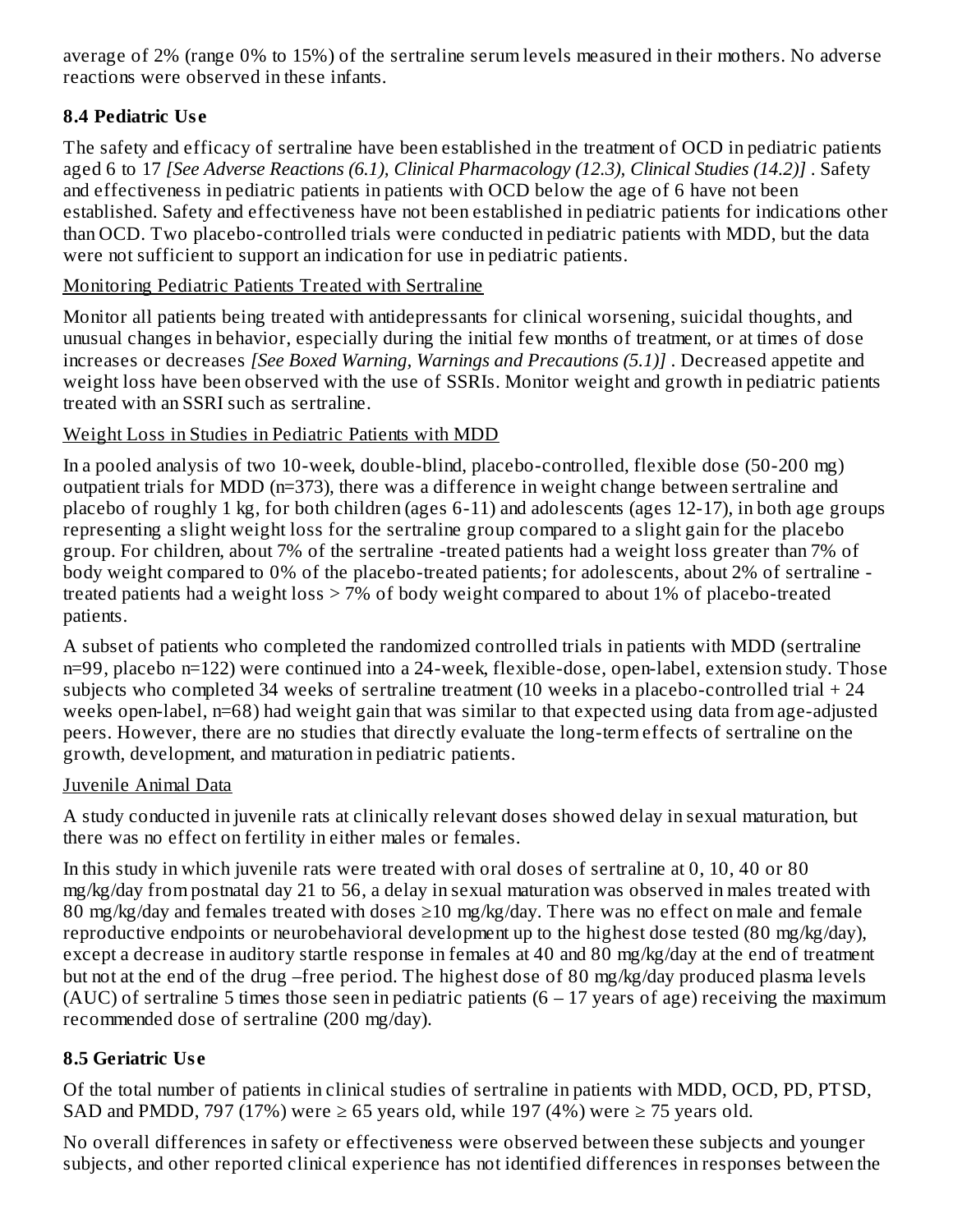elderly and younger patients. In general, dose selection for an elderly patient should be conservative, usually starting at the low end of the dosing range, reflecting the greater frequency of decreased hepatic, renal, or cardiac function, and of concomitant disease or other drug therapy.

In 354 geriatric subjects treated with sertraline in MDD placebo-controlled trials, the overall profile of adverse reactions was generally similar to that shown in Table 3 *[See Adverse Reactions (6.1)],* except for tinnitus, arthralgia with an incidence of at least 2% and at a rate greater than placebo in geriatric patients.

SNRIs and SSRIs, including sertraline, have been associated with cases of clinically significant hyponatremia in elderly patients, who may be at greater risk for this adverse reaction *[See Warnings and Precautions (5.8)]*.

### **8.6 Hepatic Impairment**

The recommended dosage in patients with mild hepatic impairment (Child-Pugh score 5 or 6) is half the recommended dosage due to increased exposure in this patient population. The use of sertraline in patients with moderate (Child-Pugh score 7 to 10) or severe hepatic impairment (Child-Pugh score 10- 15) is not recommended, because sertraline is extensively metabolized, and the effects of sertraline in patients with moderate and severe hepatic impairment have not been studied *[See Dosage and Administration (2.4), Clinical Pharmacology (12.3)]* .

### **8.7 Renal Impairment**

No dose adjustment is needed in patients with mild to severe renal impairment. Sertraline exposure does not appear to be affected by renal impairment *[See Clinical Pharmacology (12.3)]* .

## **9 DRUG ABUSE AND DEPENDENCE**

### **9.1 Controlled Substance**

Sertraline is not a controlled substance.

### **9.2 Abus e**

In a placebo-controlled, double-blind, randomized study of the comparative abuse liability of sertraline, alprazolam, and d-amphetamine in humans, sertraline did not produce the positive subjective effects indicative of abuse potential, such as euphoria or drug liking, that were observed with the other two drugs.

## **10 OVERDOSAGE**

### Human Experience

The most common signs and symptoms associated with non-fatal sertraline overdosage were somnolence, vomiting, tachycardia, nausea, dizziness, agitation and tremor. No cases of fatal overdosage with only sertraline have been reported.

Other important adverse events reported with sertraline overdose (single or multiple drugs) include bradycardia, bundle branch block, coma, convulsions, delirium, hallucinations, hypertension, hypotension, manic reaction, pancreatitis, QT-interval prolongation, Torsade de Pointes, serotonin syndrome, stupor, and syncope.

### Overdose Management

No specific antidotes for sertraline are known. Contact Poison Control (1-800-222-1222) for latest recommendations.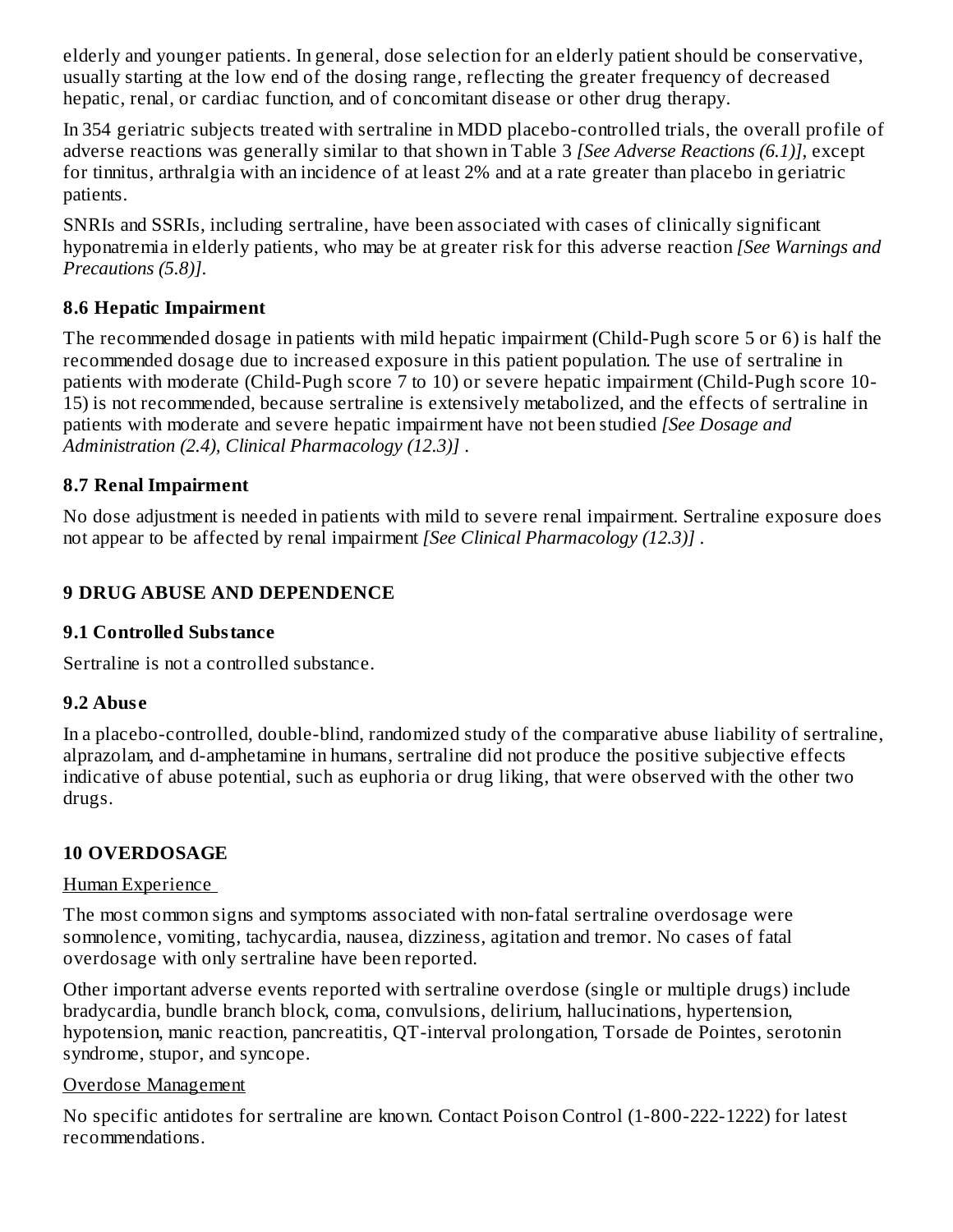#### **11 DESCRIPTION**

Sertraline contains sertraline hydrochloride, an SSRI. Sertraline hydrochloride has a molecular weight of 342.7 and has the following chemical name: (1S-cis)-4-(3,4-dichlorophenyl)-1,2,3,4-tetrahydro-Nmethyl-1-naphthalenamine hydrochloride. The empirical formula C  $_{17}$ H  $_{17}$ NCl  $_{2}$ •HCl is represented by the following structural formula:



Sertraline hydrochloride is a white crystalline powder that is slightly soluble in water and isopropyl alcohol, and sparingly soluble in ethanol.

Sertraline tablets, USP for oral administration are supplied as scored tablets containing sertraline hydrochloride equivalent to 25 mg, 50 mg and 100 mg of sertraline and the following inactive ingredients: dibasic calcium phosphate dihydrate, hydroxypropyl cellulose, microcrystalline cellulose, magnesium stearate, opadry green (titanium dioxide, hypromellose 3cP, hypromellose 6cP, Macrogol/Peg 400, polysorbate 80, D&C Yellow #10 Aluminum Lake, and FD&C Blue # 2/Indigo Carmine Aluminum Lake for 25 mg tablet), opadry light blue (hypromellose 3cP, hypromellose 6cP, titanium dioxide, Macrogol/Peg 400, FD&C Blue #2/Indigo Carmine Aluminum Lake and polysorbate 80 for 50 mg tablet), opadry yellow (hypromellose 3cP, hypromellose 6cP, titanium dioxide, Macrogol/Peg 400, polysorbate 80, Iron Oxide Yellow, Iron oxide Red for 100 mg tablet) and sodium starch glycolate.

#### **12 CLINICAL PHARMACOLOGY**

#### **12.1 Mechanism of Action**

Sertraline potentiates serotonergic activity in the central nervous system through inhibition of neuronal reuptake of serotonin (5-HT).

#### **12.2 Pharmacodynamics**

Studies at clinically relevant doses have demonstrated that sertraline blocks the uptake of serotonin into human platelets. *In vitro* studies in animals also suggest that sertraline is a potent and selective inhibitor of neuronal serotonin reuptake and has only very weak effects on norepinephrine and dopamine neuronal reuptake. *In vitro* studies have shown that sertraline has no significant affinity for adrenergic (alpha1, alpha2, beta), cholinergic, GABA, dopaminergic, histaminergic, serotonergic (5HT1A, 5HT1B, 5HT2), or benzodiazepine receptors. The chronic administration of sertraline was found in animals to down regulate brain norepinephrine receptors. Sertraline does not inhibit monoamine oxidase.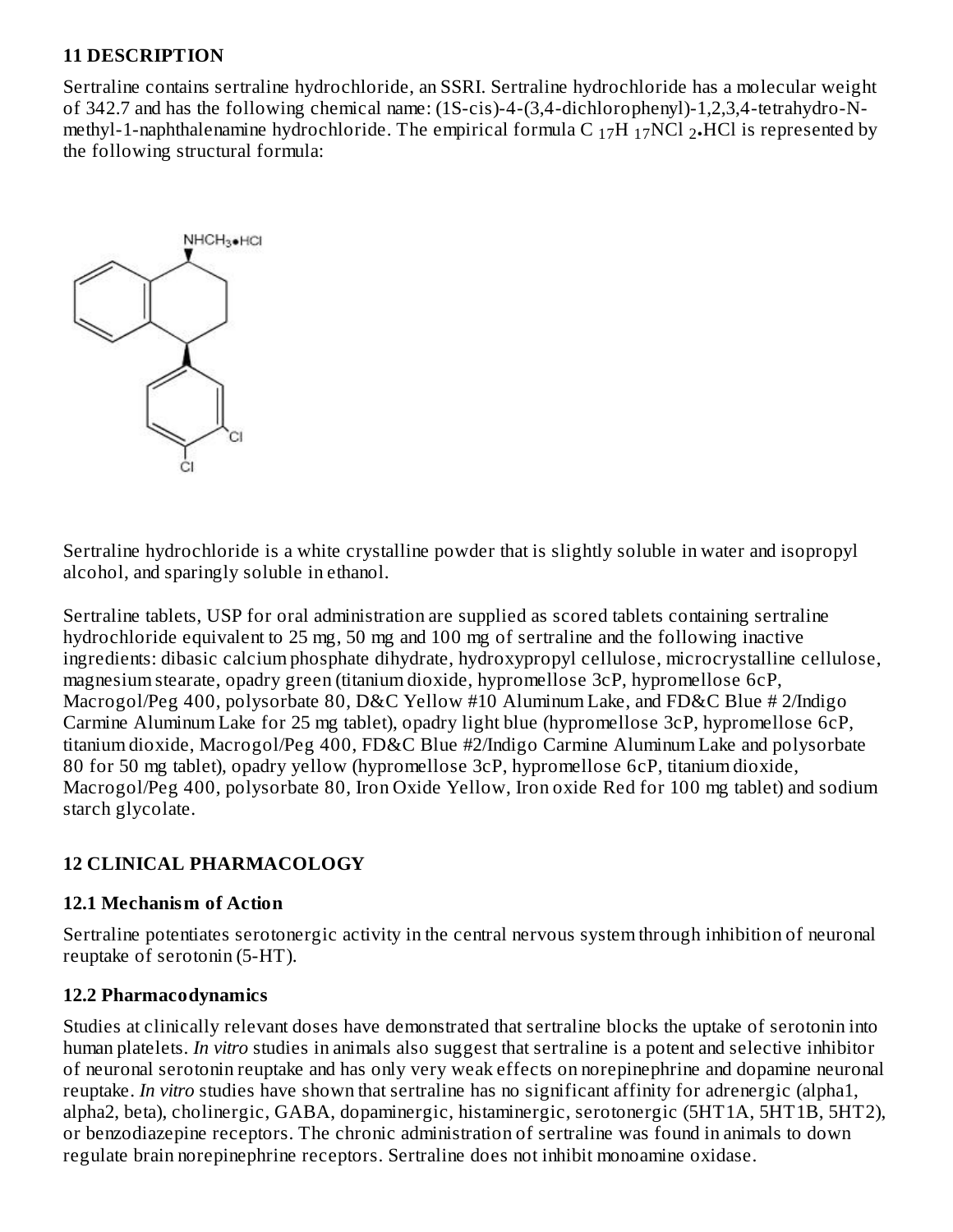### Alcohol

In healthy subjects, the acute cognitive and psychomotor effects of alcohol were not potentiated by sertraline.

### **12.3 Pharmacokinetics**

### Absorption

Following oral once-daily sertraline dosing over the range of 50 to 200 mg for 14 days, mean peak plasma concentrations (C  $_{\rm{max}}$ ) of sertraline occurred between 4.5 to 8.4 hours post-dosing. The average terminal elimination half-life of plasma sertraline is about 26 hours. Consistent with the terminal elimination half-life, there is an approximately two-fold accumulation up to steady-state concentrations, which are achieved after one week of once- daily dosing. Linear dose-proportional pharmacokinetics were demonstrated in a single dose study in which the C  $_{\rm max}$  and area under the plasma concentration time curve (AUC) of sertraline were proportional to dose over a range of 50 to 200 mg. The single dose bioavailability of sertraline tablets is approximately equal to an equivalent dose of sertraline oral solution. Administration with food causes a small increase in C  $_{\rm max}$  and AUC.

### Metabolism

Sertraline undergoes extensive first pass metabolism. The principal initial pathway of metabolism for sertraline is N-demethylation. N-desmethylsertraline has a plasma terminal elimination half-life of 62 to 104 hours. Both *in vitro* biochemical and *in vivo* pharmacological testing have shown Ndesmethylsertraline to be substantially less active than sertraline. Both sertraline and Ndesmethylsertraline undergo oxidative deamination and subsequent reduction, hydroxylation, and glucuronide conjugation. In a study of radiolabeled sertraline involving two healthy male subjects, sertraline accounted for less than 5% of the plasma radioactivity. About 40 to 45% of the administered radioactivity was recovered in urine in 9 days. Unchanged sertraline was not detectable in the urine. For the same period, about 40-45% of the administered radioactivity was accounted for in feces, including 12 to 14% unchanged sertraline.

Desmethylsertraline exhibits time-related, dose dependent increases in AUC (0-24-hour), C  $_{\rm max}$  and C  $_{\rm min}$ , with about a 5- to 9-fold increase in these pharmacokinetic parameters between day 1 and day 14.

## Protein Binding

*In vitro* protein binding studies performed with radiolabeled 3H-sertraline showed that sertraline is highly bound to serum proteins (98%) in the range of 20 to 500 ng/mL. However, at up to 300 and 200 ng/mL concentrations, respectively, sertraline and N-desmethylsertraline did not alter the plasma protein binding of two other highly protein bound drugs, warfarin and propranolol.

## Studies in Specific Populations

## *Pediatric Patients*

Sertraline pharmacokinetics were evaluated in a group of 61 pediatric patients (29 aged 6 to12 years, 32 aged 13 to 17 years) including both males ( $N=28$ ) and females ( $N=33$ ). Relative to the adults, pediatric patients aged 6 to $12$  years and  $13$  to  $17$  years showed about 22% lower  $\mathrm{AUC}$  (0 to 24 hr) and C  $_\mathrm{max}$ values when plasma concentration was adjusted for weight. The half-life was similar to that in adults, and no gender-associated differences were observed *[See Dosage and Administration (2.1), Use in Specific Populations (8.4)]* .

## *Geriatric Patients*

Sertraline plasma clearance in a group of 16 (8 male, 8 female) elderly patients treated with 100 mg/day of sertraline for 14 days was approximately 40% lower than in a similarly studied group of younger (25 to 32 year old) individuals. Steady-state, therefore, was achieved after 2 to 3 weeks in older patients. The same study showed a decreased clearance of desmethylsertraline in older males, but not in older females *[See Use in Specific Populations (8.5)]* .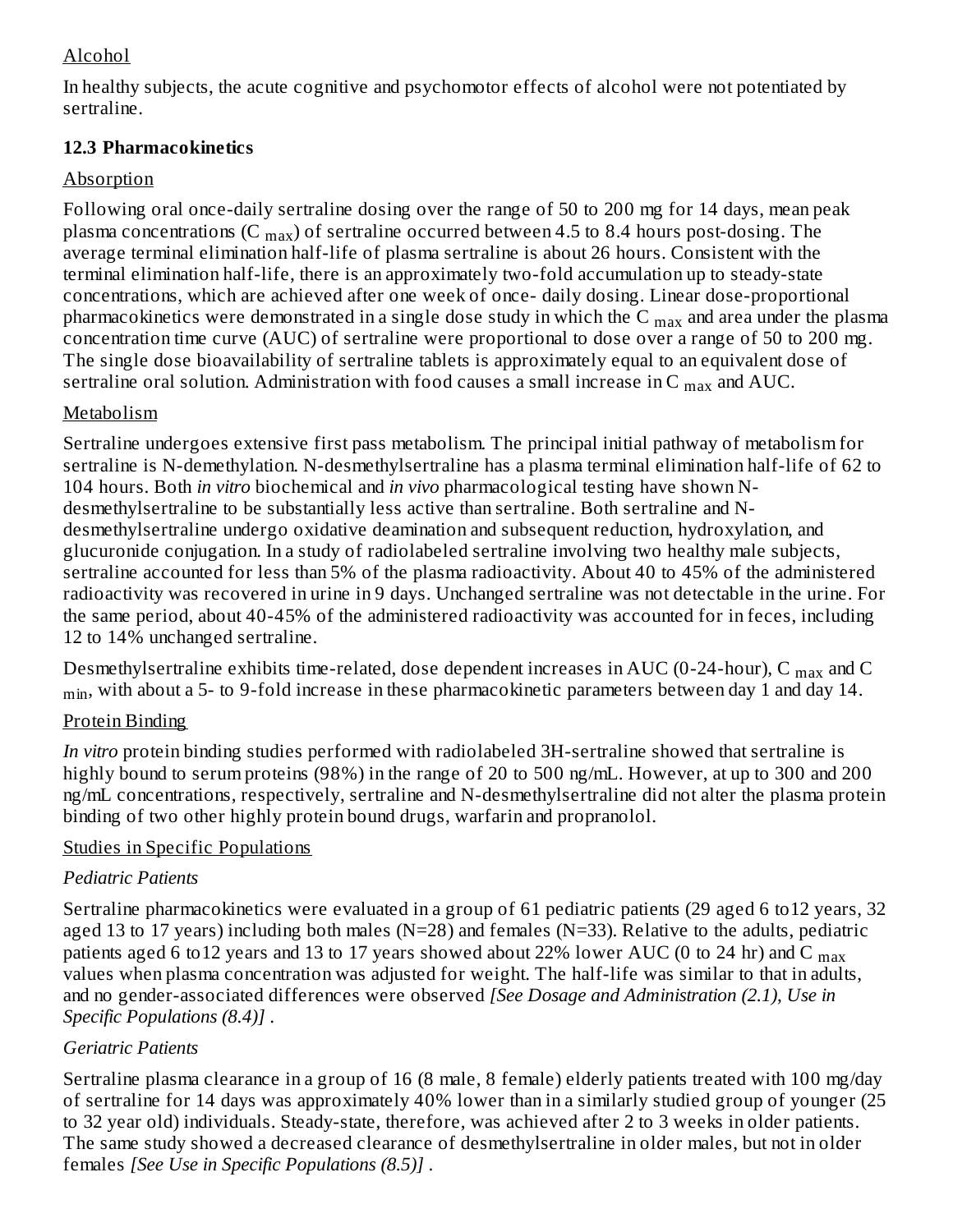### *Hepatic Impairment*

In patients with chronic mild liver impairment  $(N=10: 8$  patients with Child-Pugh scores of 5 to 6; and 2 patients with Child-Pugh scores of 7 to 8) who received 50 mg of sertraline per day for 21 days, sertraline clearance was reduced, resulting in approximately 3-fold greater exposure compared to agematched volunteers with normal hepatic function (N=10). The exposure to desmethylsertraline was approximately 2-fold greater in patients with mild hepatic impairment compared to age-matched volunteers with normal hepatic function. There were no significant differences in plasma protein binding observed between the two groups. The effects of sertraline in patients with moderate and severe hepatic impairment have not been studied *[See Dosage and Administration (2.4), Use in Specific Populations (8.6)]* .

#### *Renal Impairment*

Sertraline is extensively metabolized and excretion of unchanged drug in urine is a minor route of elimination. In volunteers with mild to moderate (CLcr=30-60 mL/min), moderate to severe (CLcr=10- 29 mL/min) or severe (receiving hemodialysis) renal impairment (N=10 each group), the pharmacokinetics and protein binding of 200 mg sertraline per day maintained for 21 days were not altered compared to age-matched volunteers  $(N=12)$  with no renal impairment. Thus, sertraline multiple dose pharmacokinetics appear to be unaffected by renal impairment *[See Use in Specific Populations (8.7)]* .

#### Drug Interaction Studies

#### *Pimozide*

In a controlled study of a single dose (2 mg) of pimozide, 200 mg sertraline (once daily) coadministration to steady state was associated with a mean increase in pimozide  $\rm AUC$  and  $\rm C_{max}$  of about 40%, but was not associated with any changes in ECG. The highest recommended pimozide dose (10 mg) has not been evaluated in combination with sertraline. The effect on QT interval and PK parameters at doses higher than 2 mg of pimozide are not known *[See Drug Interactions (7.1)]* .

### *Drugs Metabolized by CYP2D6*

Many antidepressant drugs (e.g., SSRIs, including sertraline, and most tricyclic antidepressant drugs) inhibit the biochemical activity of the drug metabolizing isozyme CYP2D6 (debrisoquin hydroxylase), and, thus, may increase the plasma concentrations of co-administered drugs that are metabolized by CYP2D6. The drugs for which this potential interaction is of greatest concern are those metabolized primarily by CYP2D6 and that have a narrow therapeutic index (e.g., tricyclic antidepressant drugs and the Type 1C antiarrhythmics propafenone and flecainide). The extent to which this interaction is an important clinical problem depends on the extent of the inhibition of CYP2D6 by the antidepressant and the therapeutic index of the co-administered drug. There is variability among the drugs effective in the treatment of MDD in the extent of clinically important 2D6 inhibition, and in fact sertraline at lower doses has a less prominent inhibitory effect on 2D6 than some others in the class. Nevertheless, even sertraline has the potential for clinically important 2D6 inhibition *[See Drug Interactions (7.1)]* .

#### *Phenytoin*

Clinical trial data suggested that sertraline may increase phenytoin concentrations *[See Drug Interactions (7.1)]* .

### *Cimetidine*

In a study assessing disposition of sertraline (100 mg) on the second of 8 days of cimetidine administration (800 mg daily), there were increases in sertraline mean AUC (50%), C  $_{\rm max}$  (24%) and half-life (26%) compared to the placebo group *[See Drug Interactions (7.2)]* .

#### *Diazepam*

In a study comparing the disposition of intravenously administered diazepam before and after 21 days of dosing with either sertraline (50 to 200 mg/day escalating dose) or placebo, there was a 32% decrease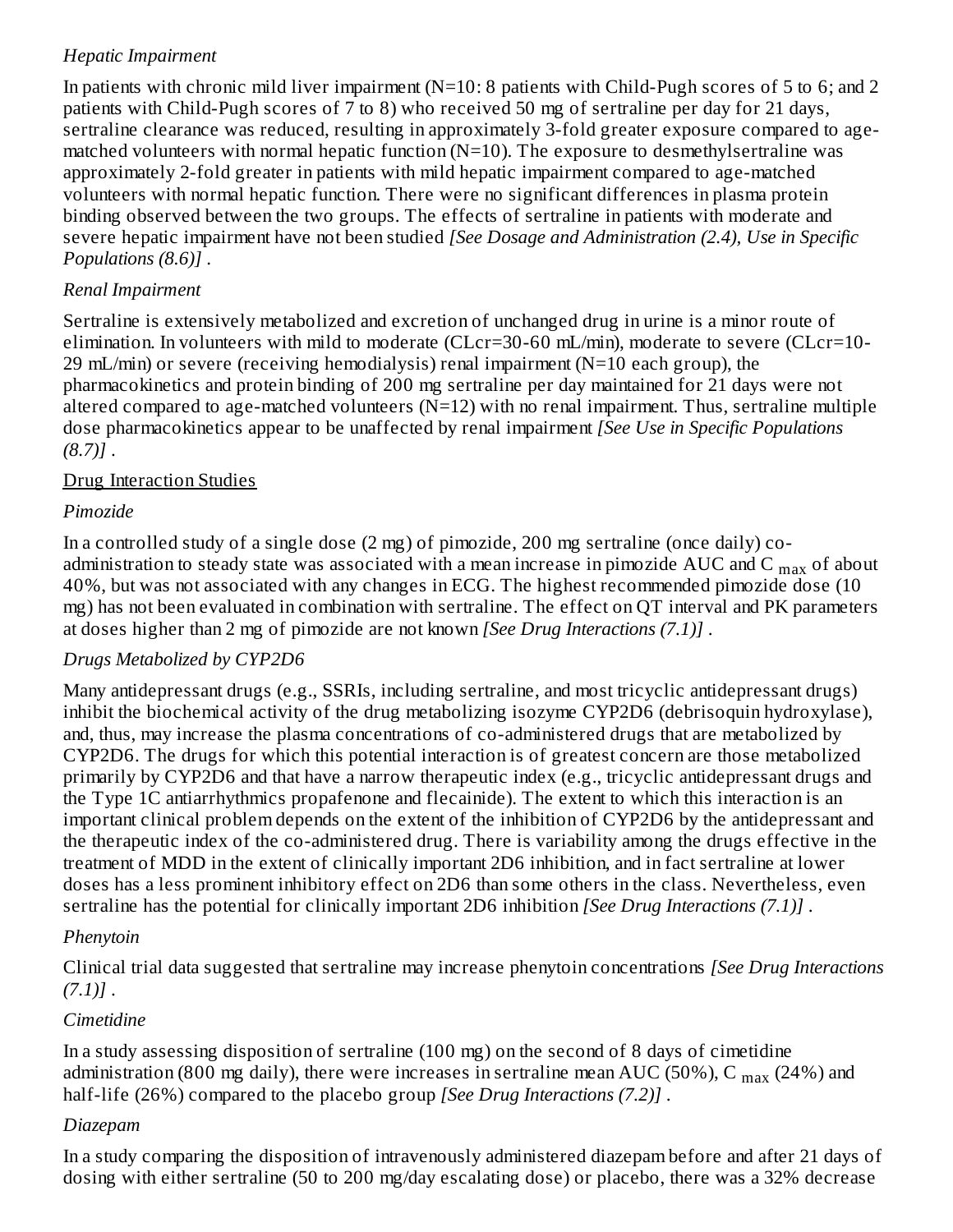relative to baseline in diazepam clearance for the sertraline group compared to a 19% decrease relative to baseline for the placebo group (p<0.03). There was a 23% increase in T  $_{\rm max}$  for desmethyldiazepam in the sertraline group compared to a 20% decrease in the placebo group (p<0.03) *[See Drug Interactions (7.2)]* .

### *Lithium*

In a placebo-controlled trial in normal volunteers, the administration of two doses of sertraline did not significantly alter steady-state lithium levels or the renal clearance of lithium *[See Drug Interactions (7.2)]* .

#### *Tolbutamide*

In a placebo-controlled trial in normal volunteers, administration of sertraline for 22 days (including 200 mg/day for the final 13 days) caused a statistically significant 16% decrease from baseline in the clearance of tolbutamide following an intravenous 1,000 mg dose. Sertraline administration did not noticeably change either the plasma protein binding or the apparent volume of distribution of tolbutamide, suggesting that the decreased clearance was due to a change in the metabolism of the drug *[See Drug Interactions (7.2)]* .

#### *Atenolol*

Sertraline (100 mg) when administered to 10 healthy male subjects had no effect on the beta-adrenergic blocking ability of atenolol *[See Drug Interactions (7.2)]* .

#### *Digoxin*

In a placebo-controlled trial in normal volunteers, administration of sertraline for 17 days (including 200 mg/day for the last 10 days) did not change serum digoxin levels or digoxin renal clearance *[See Drug Interactions (7.2)]* .

#### *Drugs Metabolized by CYP3A4*

In three separate *in vivo* interaction studies, sertraline was co-administered with CYP3A4 substrates, terfenadine, carbamazepine, or cisapride under steady-state conditions. The results of these studies indicated that sertraline did not increase plasma concentrations of terfenadine, carbamazepine, or cisapride. These data indicate that sertraline's extent of inhibition of CYP3A4 activity is not likely to be of clinical significance. Results of the interaction study with cisapride indicate that sertraline 200 mg (once daily) induces the metabolism of cisapride (cisapride  $\rm AUC$  and C  $_{\rm max}$  were reduced by about 35%) *[See Drug Interactions (7.2)]* .

#### *Microsomal Enzyme Induction*

Preclinical studies have shown sertraline to induce hepatic microsomal enzymes. In clinical studies, sertraline was shown to induce hepatic enzymes minimally as determined by a small (5%) but statistically significant decrease in antipyrine half-life following administration of 200 mg of sertraline per day for 21 days. This small change in antipyrine half-life reflects a clinically insignificant change in hepatic metabolism.

### **13 NONCLINICALTOXICOLOGY**

### **13.1 Carcinogenesis, Mutagenesis, Impairment of Fertility**

### Carcinogenesis

Lifetime carcinogenicity studies were carried out in CD-1 mice and Long-Evans rats at doses up to 40 mg/kg/day. These doses correspond to 1 times (mice) and 2 times (rats) the maximum recommended human dose (MRHD) of 200 mg/day on a mg/m<sup>2</sup> basis. There was a dose-related increase of liver adenomas in male mice receiving sertraline at 10 to 40 mg/kg (0.25 to 1.0 times the MRHD on a mg/m<sup>2</sup> basis). No increase was seen in female mice or in rats of either sex receiving the same treatments, nor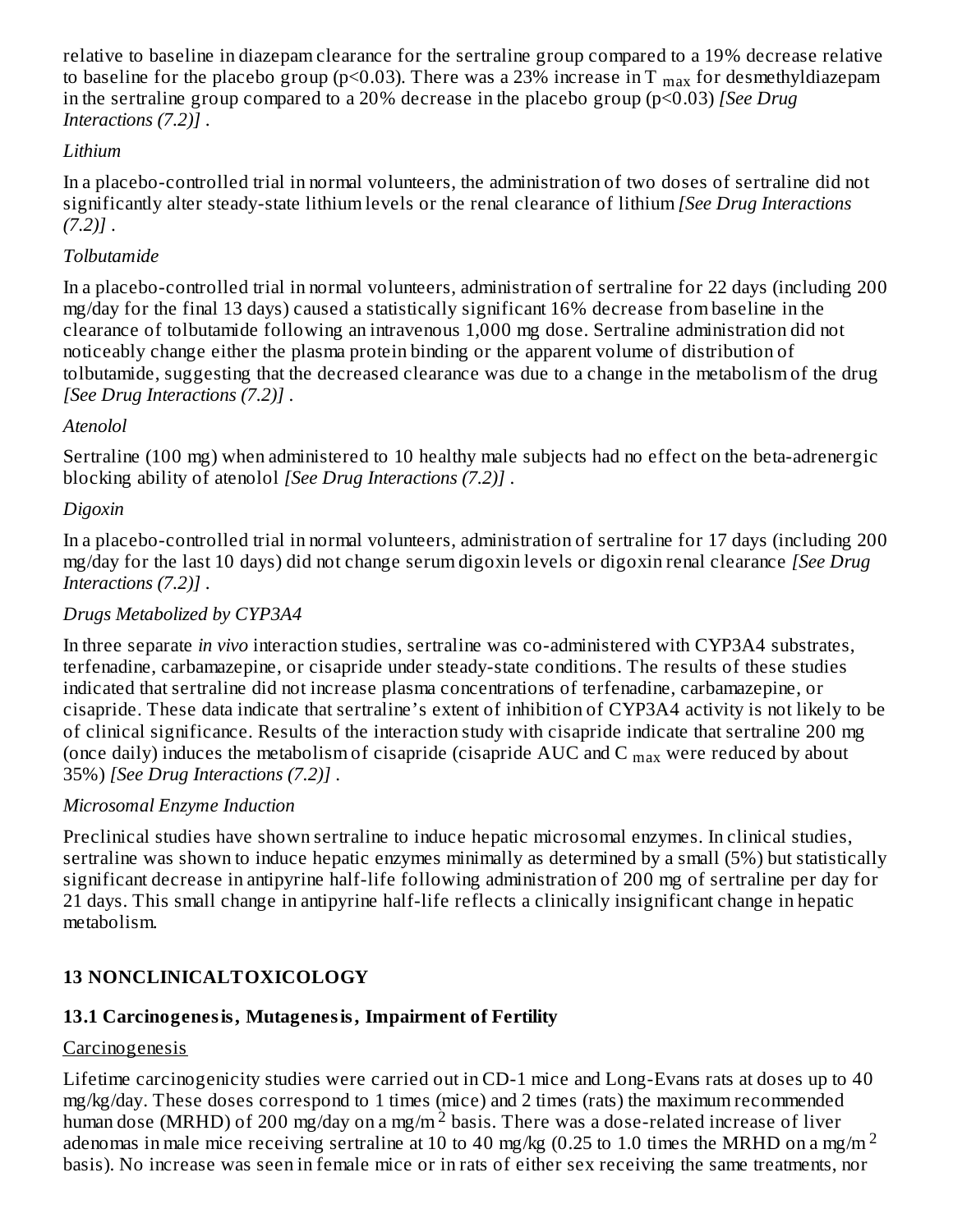was there an increase in hepatocellular carcinomas. Liver adenomas have a variable rate of spontaneous occurrence in the CD-1 mouse and are of unknown significance to humans. There was an increase in follicular adenomas of the thyroid in female rats receiving sertraline at 40 mg/kg (2 times the MRHD on a mg/m<sup>2</sup> basis); this was not accompanied by thyroid hyperplasia. While there was an increase in uterine adenocarcinomas in rats receiving sertraline at 10 to 40 mg/kg (0.5 to 2.0 times the MRHD on a mg/m<sup>2</sup> basis) compared to placebo controls, this effect was not clearly drug related.

### Mutagenesis

Sertraline had no genotoxic effects, with or without metabolic activation, based on the following assays: bacterial mutation assay; mouse lymphoma mutation assay; and tests for cytogenetic aberrations *in vivo* in mouse bone marrow and *in vitro* in human lymphocytes.

### Impairment of Fertility

A decrease in fertility was seen in one of two rat studies at a dose of 80 mg/kg (3.1 times the maximum recommended human dose on a mg/m  $^2$  basis in adolescents).

## **14 CLINICAL STUDIES**

Efficacy of sertraline was established in the following trials:

- MDD: two short-term trials and one maintenance trials in adults *[See Clinical Studies (14.1)].*
- OCD: three short-term trials in adults and one short-term trial in pediatric patients *[See Clinical Studies (14.2)]* .
- PD: three short-term trials and one maintenance trial in adults *[See Clinical Studies (14.3)].*
- PTSD: two short-term trials and one maintenance trial in adults *[See Clinical Studies (14.4)].*
- SAD: two short-term trials and one maintenance trial in adults *[See Clinical Studies (14.5)].*
- PMDD: two short-term trials in adult female patients *[See Clinical Studies (14.6)]* .

## **14.1 Major Depressive Disorder**

The efficacy of sertraline as a treatment for MDD was established in two randomized, double-blind, placebo-controlled studies and one double-blind, randomized-withdrawal study following an open label study in adult (ages 18 to 65) outpatients who met the Diagnostic and Statistical Manual of Mental Disorders (DSM-III) criteria for MDD (studies MDD-1 and MDD-2).

- Study MDD-1 was an 8-week, 3-arm study with flexible dosing of sertraline, amitriptyline, and placebo. Adult patients received sertraline (N=126, in a daily dose titrated weekly to 50 mg, 100 mg, or 200 mg), amitriptyline (N=123, in a daily dose titrated weekly to 50 mg, 100 mg, or 150 mg), or placebo ( $N=130$ ).
- Study MDD-2 was a 6-week, multicenter parallel study of three fixed doses of sertraline administered once daily at 50 mg (N=82), 100 mg (N=75), and 200 mg (N=56) doses and placebo (N=76) in the treatment of adult outpatients with MDD.

Overall, these studies demonstrated sertraline to be superior to placebo on the Hamilton Rating Scale for Depression (HAMD-17) and the Clinical Global Impression Severity (CGI-S) of Illness and Global Improvement (CGI-I) scores. Study MDD-2 was not readily interpretable regarding a dose response relationship for effectiveness.

A third study (Study MDD-3) involved adult outpatients meeting the DSM-III criteria for MDD who had responded by the end of an initial 8-week open treatment phase on sertraline 50 to 200 mg/day. These patients (n=295) were randomized to continuation on double-blind sertraline 50 to 200 mg/day or placebo for 44 weeks. A statistically significantly lower relapse rate was observed for patients taking sertraline compared to those on placebo: Sertraline [n=11 (8%)] and placebo [n=31 (39%)]. The mean sertraline dose for completers was 70 mg/day.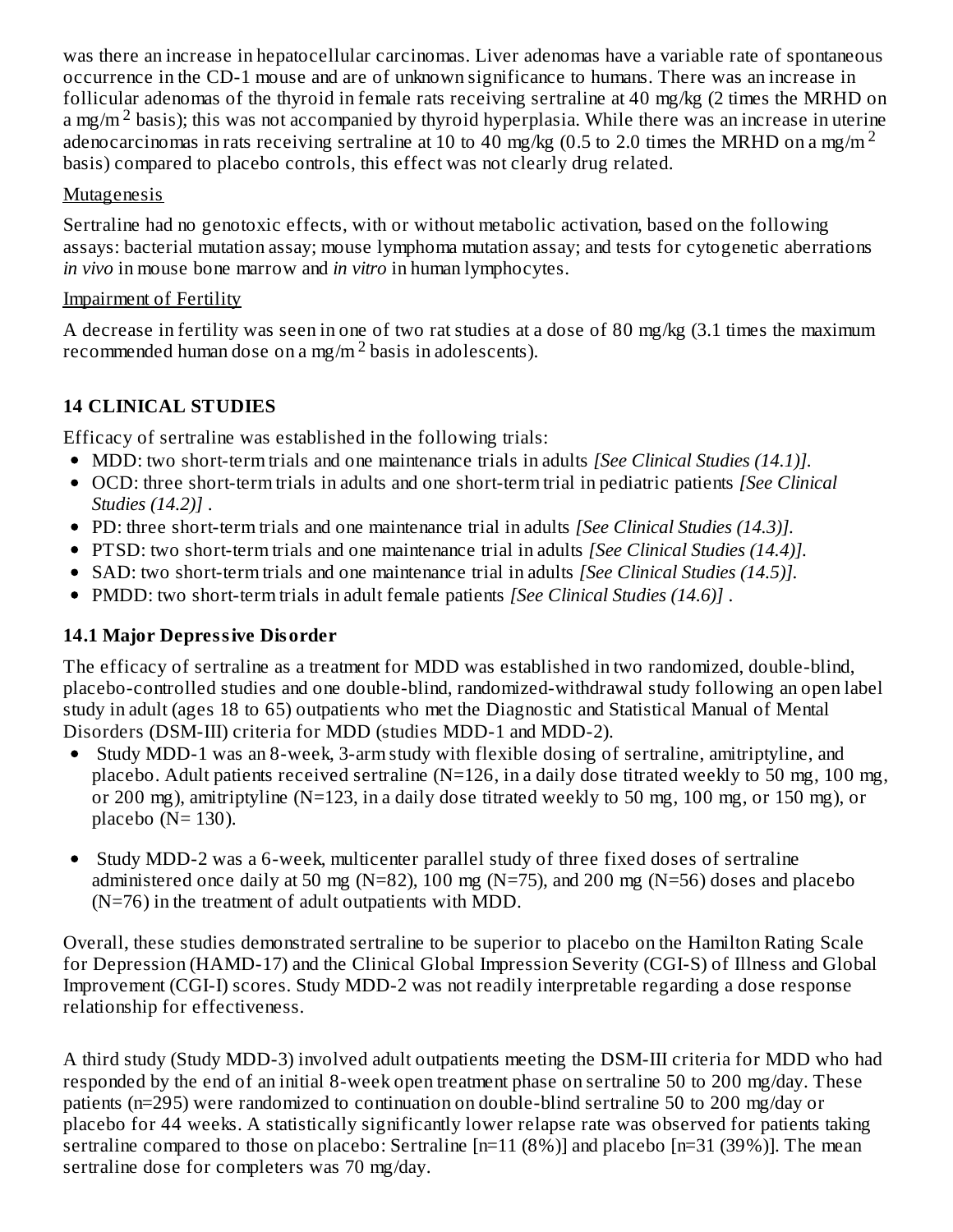Analyses for gender effects on outcome did not suggest any differential responsiveness on the basis of sex.

### **14.2 Obs essive-Compulsive Disorder**

### Adults with OCD

The effectiveness of sertraline in the treatment of OCD was demonstrated in three multicenter placebocontrolled studies of adult (age 18 to 65) non-depressed outpatients (Studies OCD-1, OCD-2, and OCD-3). Patients in all three studies had moderate to severe OCD (DSM-III or DSM-III-R) with mean baseline ratings on the Yale-Brown Obsessive-Compulsive Scale (Y-BOCS) total score ranging from 23 to 25.

- Study OCD-1 was an 8-week randomized, placebo-controlled study with flexible dosing of sertraline in a range of 50 to 200 mg/day, titrated in 50 mg increments every 4 days to a maximally tolerated dose; the mean dose for completers was 186 mg/day. Patients receiving sertraline (N=43) experienced a mean reduction of approximately 4 points on the Y-BOCS total score which was statistically significantly greater than the mean reduction of 2 points in placebo-treated patients (N=44). The mean change in Y-BOCS from baseline to last visit (the primary efficacy endpoint) was  $-3.79$  (sertraline) and  $-1.48$  (placebo).
- Study OCD-2 was a 12-week randomized, placebo-controlled fixed-dose study, including sertraline doses of 50, 100, and 200 mg/day. Sertraline (N=240) was titrated to the assigned dose over two weeks in 50 mg increments every 4 days. Patients receiving sertraline doses of 50 and 200 mg/day experienced mean reductions of approximately 6 points on the Y-BOCS total score, which were statistically significantly greater than the approximately 3 point reduction in placebo-treated patients (N=84). The mean change in Y-BOCS from baseline to last visit (the primary efficacy endpoint) was -5.7 (pooled results from sertraline 50 mg, 100 mg, and 150 mg) and -2.85 (placebo).
- Study OCD-3 was a 12-week randomized, placebo controlled study with flexible dosing of sertraline in a range of 50 to 200 mg/day; the mean dose for completers was 185 mg/day. Sertraline (N=241) was titrated to the assigned dose over two weeks in 50 mg increments every 4 days. Patients receiving sertraline experienced a mean reduction of approximately 7 points on the Y-BOCS total score which was statistically significantly greater than the mean reduction of approximately 4 points in placebo-treated patients (N=84). The mean change in Y-BOCS from baseline to last visit (the primary efficacy endpoint) was - 6.5 (sertraline) and -3.6 (placebo).

Analyses for age and gender effects on outcome did not suggest any differential responsiveness on the basis of age or sex.

The effectiveness of sertraline was studied in the risk reduction of OCD relapse. In Study OCD-4, patients ranging in age from 18 to79 meeting DSM-III-R criteria for OCD who had responded during a 52-week single-blind trial on sertraline 50 to 200 mg/day (n=224) were randomized to continuation of sertraline or to substitution of placebo for up to 28 weeks of observation for analysis of discontinuation due to relapse or insufficient clinical response. Response during the single-blind phase was defined as a decrease in the Y-BOCS score of ≥25% compared to baseline and a CGI-I of 1 (very much improved), 2 (much improved) or 3 (minimally improved). Insufficient clinical response during the double-blind phase indicated a worsening of the patient's condition that resulted in study discontinuation, as assessed by the investigator. Relapse during the double-blind phase was defined as the following conditions being met (on three consecutive visits for 1 and 2, and condition 3 being met at visit 3):

- Condition 1: Y-BOCS score increased by  $\geq 5$  points, to a minimum of 20, relative to baseline;
- Condition 2: CGI-I increased by  $\geq$  one point; and
- Condition 3: Worsening of the patient's condition in the investigator's judgment, to justify alternative treatment.

Patients receiving continued sertraline treatment experienced a statistically significantly lower rate of discontinuation due to relapse or insufficient clinical response over the subsequent 28 weeks compared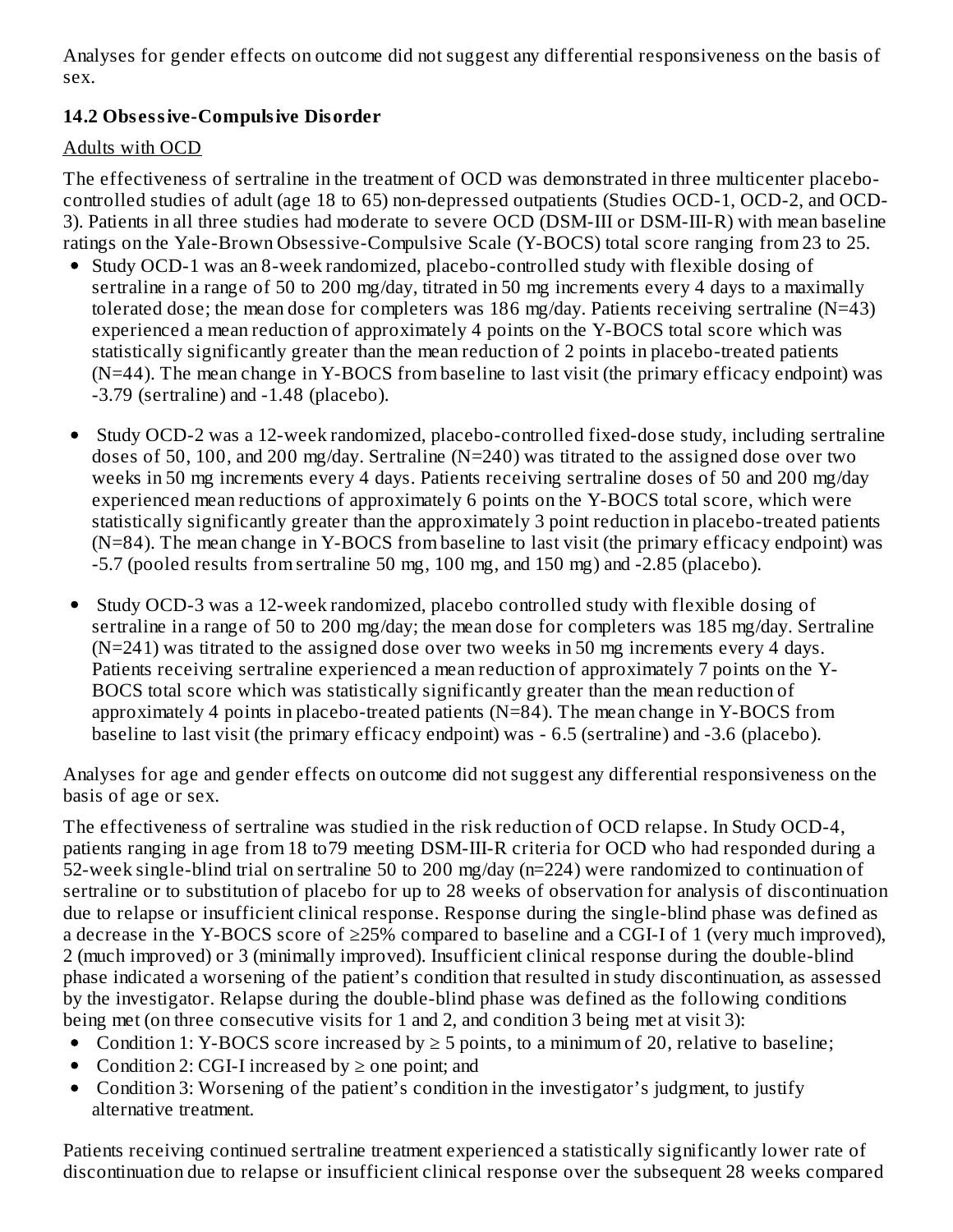to those receiving placebo. This pattern was demonstrated in male and female subjects.

### Pediatric Patients with OCD

The effectiveness of sertraline for the treatment of OCD was demonstrated in a 12-week, multicenter, placebo-controlled, parallel group study in a pediatric outpatient population (ages 6 to 17) (Study OCD-5). Sertraline (N=92) was initiated at doses of either 25 mg/day (pediatric patients ages 6 to12) or 50 mg/day (adolescents, ages 13 to 17), and then titrated at 3 and 4 day intervals (25 mg incremental dose for pediatric patients ages 6 to 12) or 1 week intervals (50 mg incremental dose adolescents ages 13 to 17) over the next four weeks to a maximum dose of 200 mg/day, as tolerated. The mean dose for completers was 178 mg/day. Dosing was once a day in the morning or evening. Patients in this study had moderate to severe OCD (DSM-III-R) with mean baseline ratings on the Children's Yale-Brown Obsessive-Compulsive Scale (CY-BOCS) total score of 22. Patients receiving sertraline experienced a mean reduction of approximately 7 units on the CY-BOCS total score which was statistically significantly greater than the 3 unit reduction for placebo patients (n=95). Analyses for age and gender effects on outcome did not suggest any differential responsiveness on the basis of age or sex.

### **14.3 Panic Disorder**

The effectiveness of sertraline in the treatment of PD was demonstrated in three double-blind, placebocontrolled studies (Studies PD-1, PD-2, and PD-3) of adult outpatients who had a primary diagnosis of PD (DSM-III-R), with or without agoraphobia.

- Studies PD-1 and PD-2 were 10-week flexible dose studies of sertraline (N=80 study PD-1 and  $\bullet$ N=88 study PD-2) compared to placebo (N=176 study PD-1 and PD-2). In both studies, sertraline was initiated at 25 mg/day for the first week, then titrated in weekly increments of 50 mg per day to a maximum dose of 200 mg/day on the basis of clinical response and toleration. The mean sertraline doses for completers to 10 weeks were 131 mg/day and 144 mg/day, respectively, for Studies PD-1 and PD-2. In these studies, sertraline was shown to be statistically significantly more effective than placebo on change from baseline in panic attack frequency and on the Clinical Global Impression Severity (CGI-S) of Illness and Global Improvement (CGI-I) scores. The difference between sertraline and placebo in reduction from baseline in the number of full panic attacks was approximately 2 panic attacks per week in both studies.
- Study PD-3 was a 12-week randomized, double-blind fixed-dose study, including sertraline doses of 50, 100, and 200 mg/day. Patients receiving sertraline (50 mg  $N=43$ , 100 mg  $N=44$ , 200 mg N=45) experienced a statistically significantly greater reduction in panic attack frequency than patients receiving placebo (N=45). Study PD-3 was not readily interpretable regarding a dose response relationship for effectiveness.

Subgroup analyses did not indicate that there were any differences in treatment outcomes as a function of age, race, or gender.

In Study PD-4, patients meeting DSM-III-R criteria for PD who had responded during a 52-week open trial on sertraline 50 to 200 mg/day (n=183) were randomized to continuation of sertraline or to substitution of placebo for up to 28 weeks of observation for discontinuation due to relapse or insufficient clinical response. Response during the open phase was defined as a CGI-I score of 1(very much improved) or 2 (much improved). Insufficient clinical response in the double-blind phase indicated a worsening of the patient's condition that resulted in study discontinuation, as assessed by the investigator. Relapse during the double-blind phase was defined as the following conditions being met on three consecutive visits:

 $(1)$  CGI-I  $\geq$  3;

(2) meets DSM-III-R criteria for PD;

(3) number of panic attacks greater than at baseline.

Patients receiving continued sertraline treatment experienced a statistically significantly lower rate of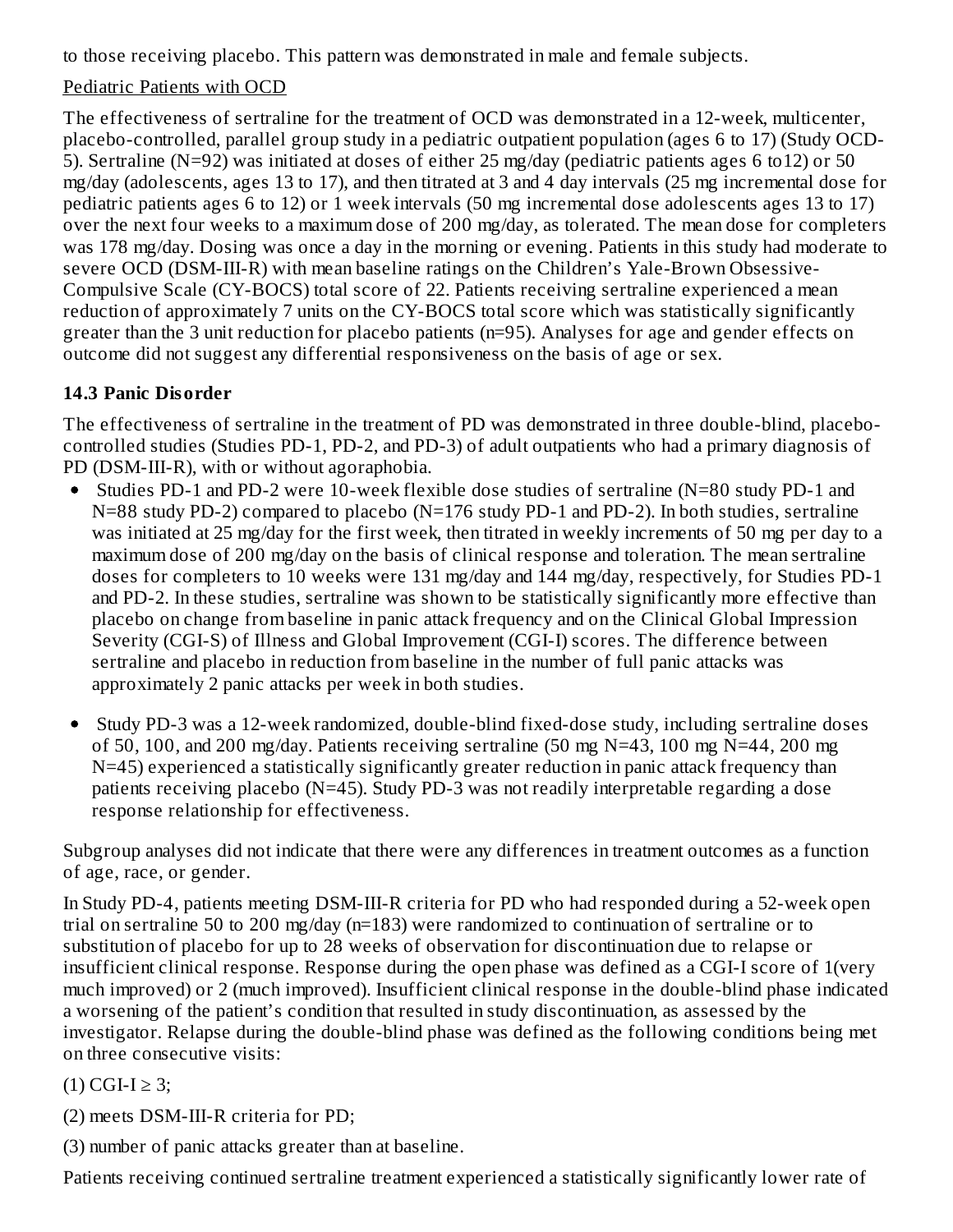discontinuation due to relapse or insufficient clinical response over the subsequent 28 weeks compared to those receiving placebo. This pattern was demonstrated in male and female subjects.

### **14.4 Posttraumatic Stress Disorder**

The effectiveness of sertraline in the treatment of PTSD was established in two multicenter placebocontrolled studies (Studies PSTD-1 and PSTD-2) of adult outpatients who met DSM-III-R criteria for PTSD. The mean duration of PTSD for these patients was 12 years (Studies PSTD-1 and PSTD-2 combined) and 44% of patients (169 of the 385 patients treated) had secondary depressive disorder.

Studies PSTD-1 and PSTD-2 were 12-week flexible dose studies. Sertraline was initiated at 25 mg/day for the first week, and titrated in weekly increments of 50 mg per day to a maximum dose of 200 mg/day on the basis of clinical response and tolerability. The mean sertraline dose for completers was 146 mg/day and 151 mg/day, respectively, for Studies PSTD-1 and PSTD-2. Study outcome was assessed by the Clinician-Administered PTSD Scale Part 2 (CAPS), which is a multi-item instrument that measures the three PTSD diagnostic symptom clusters of reexperiencing/intrusion, avoidance/numbing, and hyperarousal as well as the patient-rated Impact of Event Scale (IES), which measures intrusion and avoidance symptoms. Patients receiving sertraline (N=99 and N=94, respectively) showed statistically significant improvement compared to placebo ( $N=83$  and  $N=92$ ) on change from baseline to endpoint on the CAPS, IES, and on the Clinical Global Impressions (CGI-S) Severity of Illness and Global Improvement (CGI-I) scores.

In two additional placebo-controlled PTSD trials (Studies PSTD-3 and PSTD-4), the difference in response to treatment between patients receiving sertraline and patients receiving placebo was not statistically significant. One of these additional studies was conducted in patients similar to those recruited for Studies PSTD-1 and PSTD-2, while the second additional study was conducted in predominantly male veterans.

As PTSD is a more common disorder in women than men, the majority (76%) of patients in Studies PSTD-1 and PSTD-2 described above were women. Post hoc exploratory analyses revealed a statistically significant difference between sertraline and placebo on the CAPS, IES and CGI in women, regardless of baseline diagnosis of comorbid major depressive disorder, but essentially no effect in the relatively smaller number of men in these studies. The clinical significance of this apparent gender effect is unknown at this time. There was insufficient information to determine the effect of race or age on outcome.

In Study PSTD-5, patients meeting DSM-III-R criteria for PTSD who had responded during a 24-week open trial on sertraline 50 to 200 mg/day (n=96) were randomized to continuation of sertraline or to substitution of placebo for up to 28 weeks of observation for relapse. Response during the open phase was defined as a CGI-I of 1 (very much improved) or 2 (much improved), and a decrease in the CAPS-2 score of > 30% compared to baseline. Relapse during the double-blind phase was defined as the following conditions being met on two consecutive visits:

## (1) CGI-I ≥ 3;

(2) CAPS-2 score increased by  $\geq$  30% and by  $\geq$  15 points relative to baseline; and

(3) worsening of the patient's condition in the investigator's judgment.

Patients receiving continued sertraline treatment experienced statistically significantly lower relapse rates over the subsequent 28 weeks compared to those receiving placebo. This pattern was demonstrated in male and female subjects.

## **14.5 Social Anxiety Disorder**

The effectiveness of sertraline in the treatment of SAD (also known as social phobia) was established in two multicenter, randomized, placebo-controlled studies (Study SAD-1 and SAD-2) of adult outpatients who met DSM-IV criteria for SAD.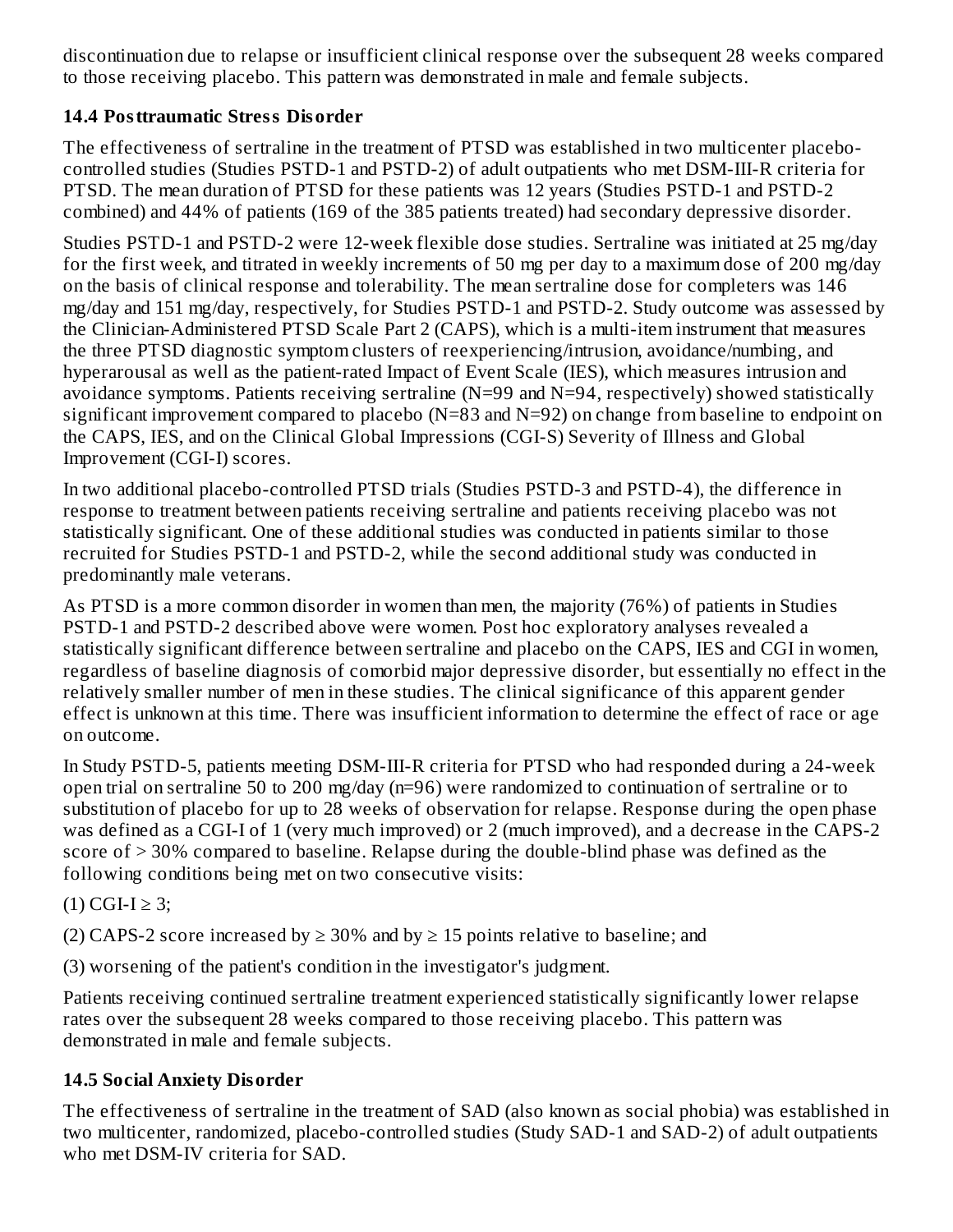Study SAD-1 was a 12-week, flexible dose study comparing sertraline (50 to 200 mg/day), n=211, to placebo, n=204, in which sertraline was initiated at 25 mg/day for the first week, then titrated to the maximum tolerated dose in 50 mg increments biweekly. Study outcomes were assessed by the:

(1) Liebowitz Social Anxiety Scale (LSAS), a 24-item clinician administered instrument that measures fear, anxiety, and avoidance of social and performance situations, and

(2) Proportion of responders as defined by the Clinical Global Impression of Improvement (CGI-I) criterion of CGI-I  $\leq$  2 (very much or much improved).

Sertraline was statistically significantly more effective than placebo as measured by the LSAS and the percentage of responders.

Study SAD-2 was a 20-week, flexible dose study that compared sertraline (50 to 200 mg/day), n=135, to placebo, n=69. Sertraline was titrated to the maximum tolerated dose in 50 mg increments every 3 weeks. Study outcome was assessed by the:

(1) Duke Brief Social Phobia Scale (BSPS), a multi-item clinician-rated instrument that measures fear, avoidance and physiologic response to social or performance situations,

(2) Marks Fear Questionnaire Social Phobia Subscale (FQ-SPS), a 5-item patient-rated instrument that measures change in the severity of phobic avoidance and distress, and

(3) CGI-I responder criterion of  $\leq 2$ .

Sertraline was shown to be statistically significantly more effective than placebo as measured by the BSPS total score and fear, avoidance and physiologic factor scores, as well as the FQ-SPS total score, and to have statistically significantly more responders than placebo as defined by the CGI-I. Subgroup analyses did not suggest differences in treatment outcome on the basis of gender. There was insufficient information to determine the effect of race or age on outcome.

In Study SAD-3, patients meeting DSM-IV criteria for SAD who had responded while assigned to sertraline (CGI-I of 1 or 2) during a 20-week placebo-controlled trial on sertraline 50-200 mg/day were randomized to continuation of sertraline or to substitution of placebo for up to 24 weeks of observation for relapse. Relapse was defined as  $\geq 2$  point increase in the Clinical Global Impression Severity of Illness (CGI-S) score compared to baseline or study discontinuation due to lack of efficacy. Patients receiving sertraline continuation treatment experienced a statistically significantly lower relapse rate during this 24-week period than patients randomized to placebo substitution.

## **14.6 Premenstrual Dysphoric Disorder**

The effectiveness of sertraline for the treatment of PMDD was established in two double-blind, parallel group, placebo-controlled flexible dose trials (Studies PMDD-1 and PMDD-2) conducted over 3 menstrual cycles in adult female patients. The effectiveness of sertraline for PMDD for more than 3 menstrual cycles has not been systematically evaluated in controlled trials.

Patients in Study PMDD-1 met DSM-III-R criteria for Late Luteal Phase Dysphoric Disorder (LLPDD), the clinical entity referred to as PMDD in DSM-IV. Patients in Study PMDD-2 met DSM-IV criteria for PMDD. Study PMDD-1 utilized continuous daily dosing throughout the study, while Study PMDD-2 utilized luteal phase dosing (intermittent dosing) for the 2 weeks prior to the onset of menses. The mean duration of PMDD symptoms was approximately 10.5 years in both studies. Patients taking oral contraceptives were excluded from these trials; therefore, the efficacy of sertraline in combination with oral contraceptives for the treatment of PMDD is unknown.

Efficacy was assessed with the Daily Record of Severity of Problems (DRSP), a patient-rated instrument that mirrors the diagnostic criteria for PMDD as identified in the DSM-IV, and includes assessments for mood, physical symptoms, and other symptoms. Other efficacy assessments included the Hamilton Rating Scale for Depression (HAMD-17), and the Clinical Global Impression Severity of Illness (CGI-S) and Improvement (CGI-I) scores.

In Study PMDD-1, involving 251 randomized patients, (n=125 on sertraline and n=126 on placebo), $\bullet$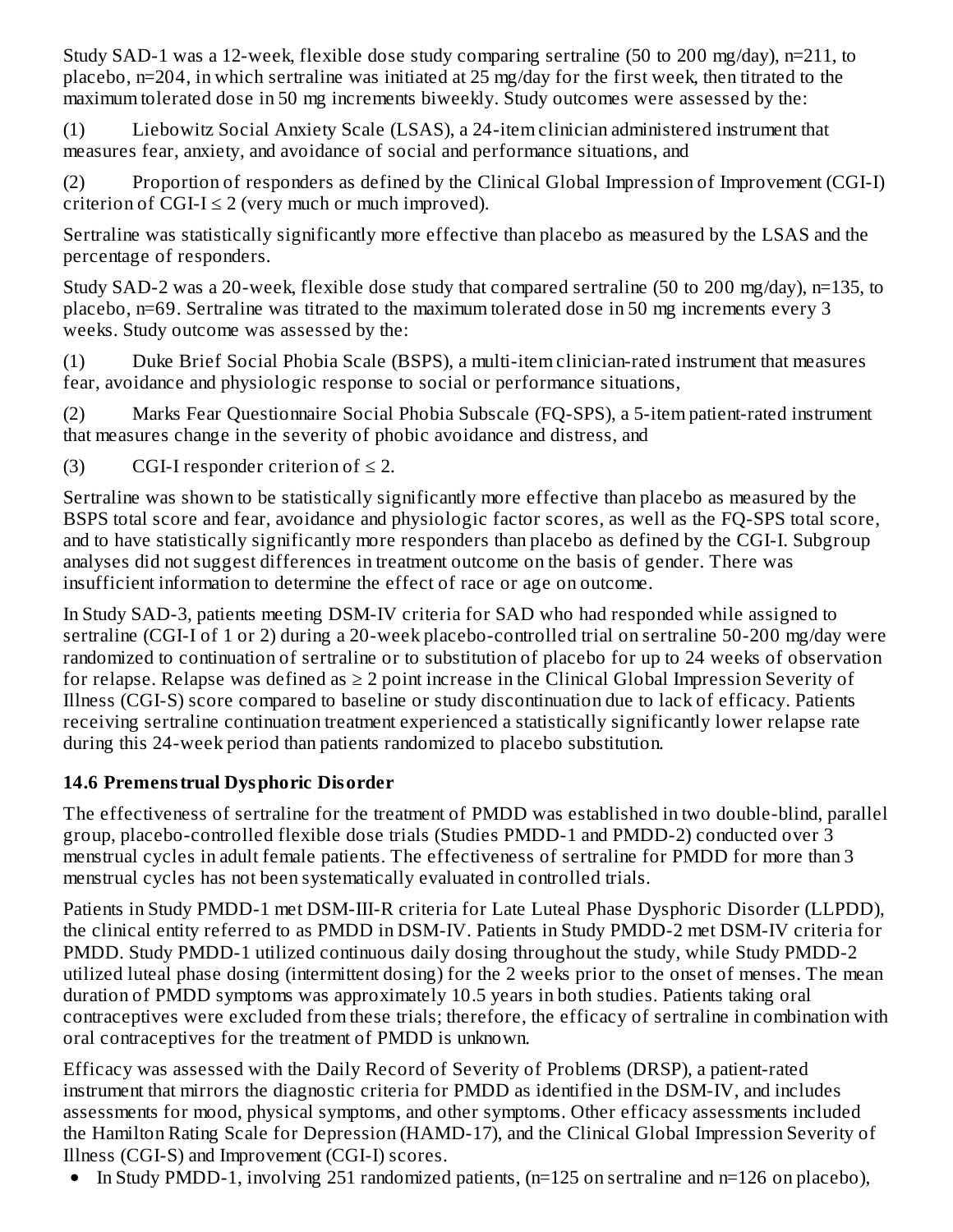sertraline treatment was initiated at 50 mg/day and administered daily throughout the menstrual cycle. In subsequent cycles, sertraline was titrated in 50 mg increments at the beginning of each menstrual cycle up to a maximum of 150 mg/day on the basis of clinical response and tolerability. The mean dose for completers was 102 mg/day. Sertraline administered daily throughout the menstrual cycle was statistically significantly more effective than placebo on change from baseline to endpoint on the DRSP total score, the HAMD-17 total score, and the CGI-S score, as well as the CGI-I score at endpoint.

In Study PMDD-2, involving 281 randomized patients, (n=142 on sertraline and n=139 on placebo),  $\bullet$ sertraline treatment was initiated at 50 mg/day in the late luteal phase (last 2 weeks) of each menstrual cycle and then discontinued at the onset of menses (intermittent dosing). In subsequent cycles, patients were dosed in the range of 50-100 mg/day in the luteal phase of each cycle, on the basis of clinical response and tolerability. Patients who received 100 mg/day started with 50 mg/day for the first 3 days of the cycle, then 100 mg/day for the remainder of the cycle. The mean sertraline dose for completers was 74 mg/day. Sertraline administered in the late luteal phase of the menstrual cycle was statistically significantly more effective than placebo on change from baseline to endpoint on the DRSP total score and the CGI-S score, as well as the CGI-I score at endpoint (Week 12).

There was insufficient information to determine the effect of race or age on outcome in these studies.

#### **16 HOW SUPPLIED/STORAGE AND HANDLING**

Sertraline 25 mg Tablets: Light Green film coated Modified oval biconvex tablets debossed with **I** on the left Side of bisect and **G** on the right Side of bisect on one Side and **"212"** on other

NDC 69097-833-02 Bottles of 30 NDC 69097-833-05 Bottles of 90 NDC 69097-833-07 Bottles of 100 NDC 69097-833-12 Bottles of 500

Sertraline 50 mg Tablets: Light Blue film coated Modified oval biconvex tablets debossed with **I** on the left side of bisect and **G** on the right side of bisect on one side and **"213"** on other

NDC 69097-834-02 Bottles of 30 NDC 69097-834-05 Bottles of 90 NDC 69097-834-07 Bottles of 100 NDC 69097-834-12 Bottles of 500

Sertraline 100 mg Tablets: Light Yellow film coated Modified oval biconvex tablets debossed with **I** on the left side of bisect and **G** on the right side of bisect on one side and **"214"** on other

NDC 69097-835-02 Bottles of 30 NDC 69097-835-05 Bottles of 90 NDC 69097-835-07 Bottles of 100 NDC 69097-835-12 Bottles of 500

Store at 20°C to 25°C (68°F to 77°F) [see USP Controlled Room Temperature].

### **17 PATIENT COUNSELING INFORMATION**

Advise the patient to read the FDA-approved patient labeling (Medication Guide).

Suicidal Thoughts and Behaviors

Advise patients and caregivers to look for the emergence of suicidality, especially early during treatment and when the dosage is adjusted up or down, and instruct them to report such symptoms to the healthcare provider *[See Boxed Warning and Warnings and Precautions (5.1)]* .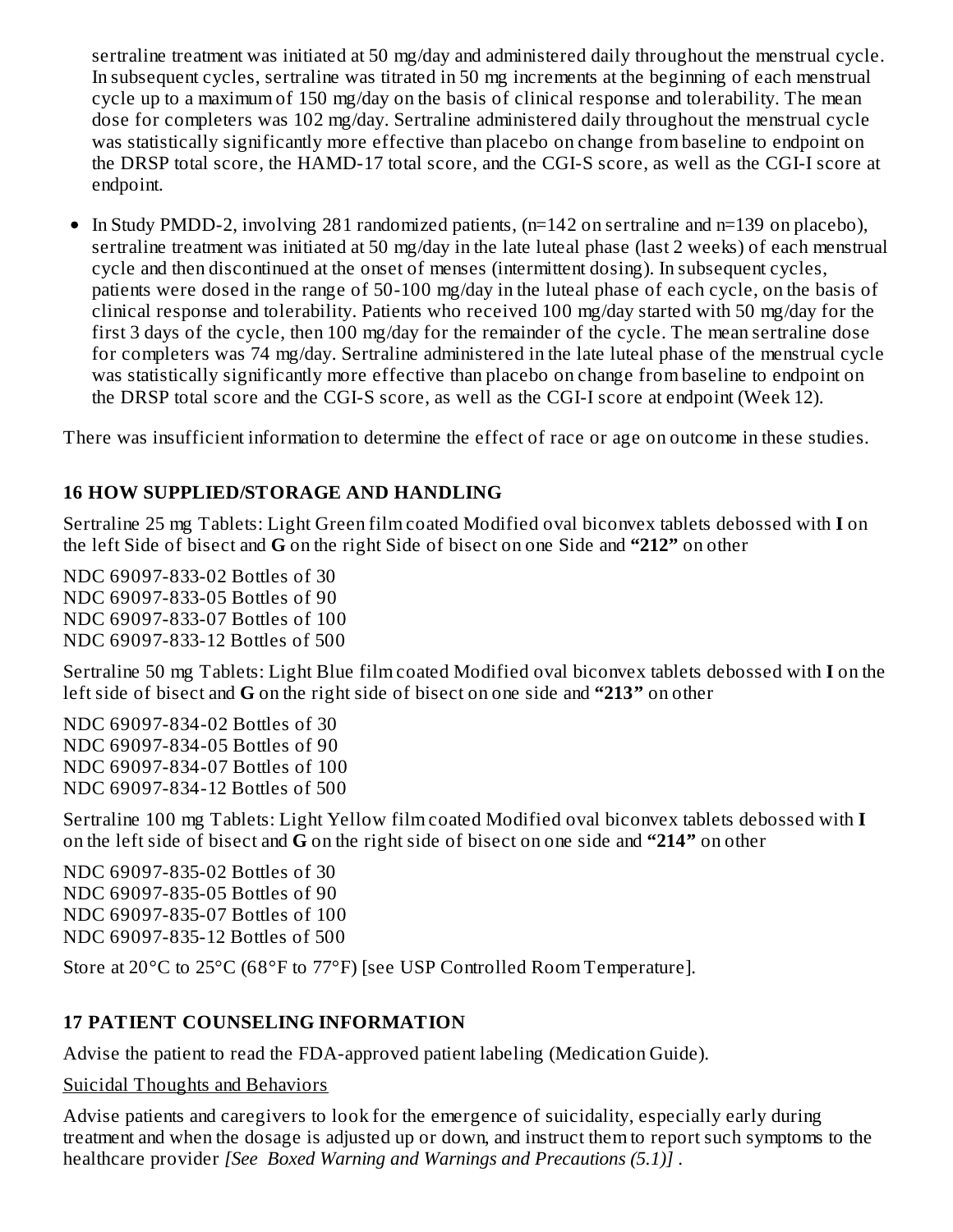#### Serotonin Syndrome

Caution patients about the risk of serotonin syndrome, particularly with the concomitant use of sertraline with other serotonergic drugs including triptans, tricyclic antidepressants, fentanyl, lithium, tramadol, tryptophan, buspirone, St. John's Wort, and with drugs that impair metabolism of serotonin (in particular, MAOIs, both those intended to treat psychiatric disorders and also others, such as linezolid). Patients should contact their health care provider or report to the emergency room if they experience signs or symptoms of serotonin syndrome *[See Warnings and Precautions (5.2), Drug Interactions (7.1)]*.

#### Increased Risk of Bleeding

Inform patients about the concomitant use of sertraline with aspirin, NSAIDs, other antiplatelet drugs, warfarin, or other anticoagulants because the combined use has been associated with an increased risk of bleeding. Advise patients to inform their health care providers if they are taking or planning to take any prescription or over-the-counter medications that increase the risk of bleeding *[See Warnings and Precautions (5.3)].*

#### Activation of Mania/Hypomania

Advise patients and their caregivers to observe for signs of activation of mania/hypomania and instruct them to report such symptoms to the healthcare provider *[See Warnings and Precautions (5.4)]* .

#### Discontinuation Syndrome

Advise patients not to abruptly discontinue sertraline and to discuss any tapering regimen with their healthcare provider. Adverse reactions can occur when sertraline is discontinued *[See Warnings and Precautions (5.5)].*

#### Allergic Reactions

Advise patients to notify their healthcare provider if they develop an allergic reaction such as rash, hives, swelling, or difficulty breathing *[See Adverse Reactions (6.2)]* .

#### **Pregnancy**

Inform pregnant women that sertraline may cause withdrawal symptoms in the newborn or persistent pulmonary hypertension of the newborn (PPHN) *[See Use in Specific Populations (8.1)]* .

Revised: 08/2017

#### **Medication Guide**

Sertraline Tablets, USP (SIR-trah-leen)

**What is the most important information I should know about s ertraline tablets?**

**Sertraline tablets and other antidepressant medicines may caus e s erious side effects. Call your** healthcare provider right away if you have any of the following symptoms, or call 911 if there is an **emergency.**

**1. Suicidal thoughts or actions:**

- **Sertraline tablets and other antidepressant medicines may increas e suicidal thoughts or actions** in some people 24 years of age and younger, especially within the **first few months of treatment or when the dos e is changed.**
- Depression or other serious mental illnesses are the most important causes of suicidal thoughts or actions.
- Watch for these changes and call your healthcare provider right away if you notice new or sudden changes in mood, behavior, actions, thoughts, or feelings, especially if severe.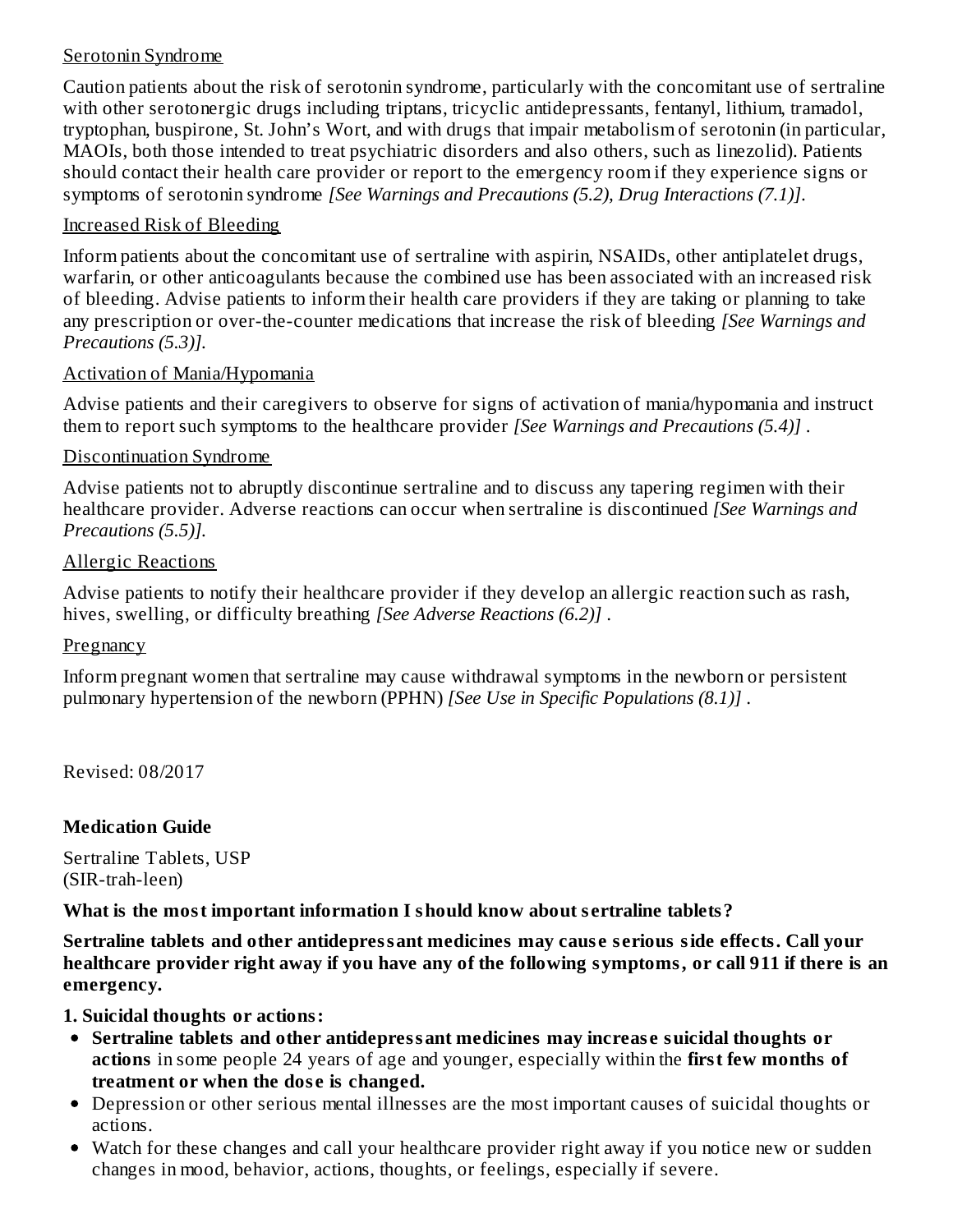- Pay particular attention to such changes when sertraline tablets are started or when the dose is changed.
- Keep all follow-up visits with your healthcare provider and call between visits if you are worried about symptoms.

#### **Call your healthcare provider right away if you have any of the following symptoms, or call 911 if an emergency, especially if they are new, wors e, or worry you:**

| o attempts to commit suicide                                                                   | o acting on dangerous impulses              |  |
|------------------------------------------------------------------------------------------------|---------------------------------------------|--|
| o acting aggressive or violent                                                                 | o thoughts about suicide or dying           |  |
| o new or worse depression                                                                      | o new or worse anxiety or panic attacks     |  |
| o feeling agitated, restless,<br>angry or irritable                                            | o trouble sleeping                          |  |
| o an increase in activity or<br>talking more than what is                                      |                                             |  |
| normal for you                                                                                 | o other unusual changes in behavior or mood |  |
| <b>2. Serotonin Syndrome.</b> This condition can be life-threatening and symptoms may include: |                                             |  |
| • agitation, hallucinations, coma, or other changes in mental status                           | • nausea, vomiting, or diarrhea             |  |

- racing heartbeat, high or low blood pressure sweating or fever
- coordination problems or muscle twitching (overactive reflexes) muscle rigidity

**3. Increas ed chance of bleeding:** Sertraline tablets and other antidepressant medicines may increase your risk of bleeding or bruising, especially if you take the blood thinner warfarin (Coumadin  $^{\circledR}$ , Jantoven  $^{\circledR}$ ), a non-steroidal anti-inflammatory drug (NSAIDs, like ibuprofen or naproxen), or aspirin.

**4. Manic episodes.** Symptoms may include:

| • greatly increased energy | • severe trouble sleeping | • excessive happiness or irritability |
|----------------------------|---------------------------|---------------------------------------|
| • racing thoughts          | • reckless behavior       |                                       |
| • unusually grand ideas    |                           | • talking more or faster than usual   |

#### **5. Seizures or convulsions.**

**6. Glaucoma (angle-closure glaucoma).** Many antidepressant medicines including sertraline tablets may cause a certain type of eye problem called angle-closure glaucoma. Call your healthcare provider if you have eye pain, changes in your vision, or swelling or redness in or around the eye. Only some people are at risk for these problems. You may want to undergo an eye examination to see if you are at risk and receive preventative treatment if you are.

**7. Changes in appetite or weight.** Children and adolescents should have height and weight monitored during treatment.

**8. Low salt (sodium) levels in the blood.** Elderly people may be at greater risk for this. Symptoms may include:

• Headache • weakness or feeling unsteady • confusion, problems concentrating or thinking, memory problems

**Do not stop s ertraline tablets without first talking to your healthcare provider.** Stopping sertraline tablets too quickly may cause serious symptoms including:

- anxiety, irritability, high or low mood, feeling restless or changes in sleep habits
- headache, sweating, nausea, dizziness
- electric shock-like sensations, shaking, confusion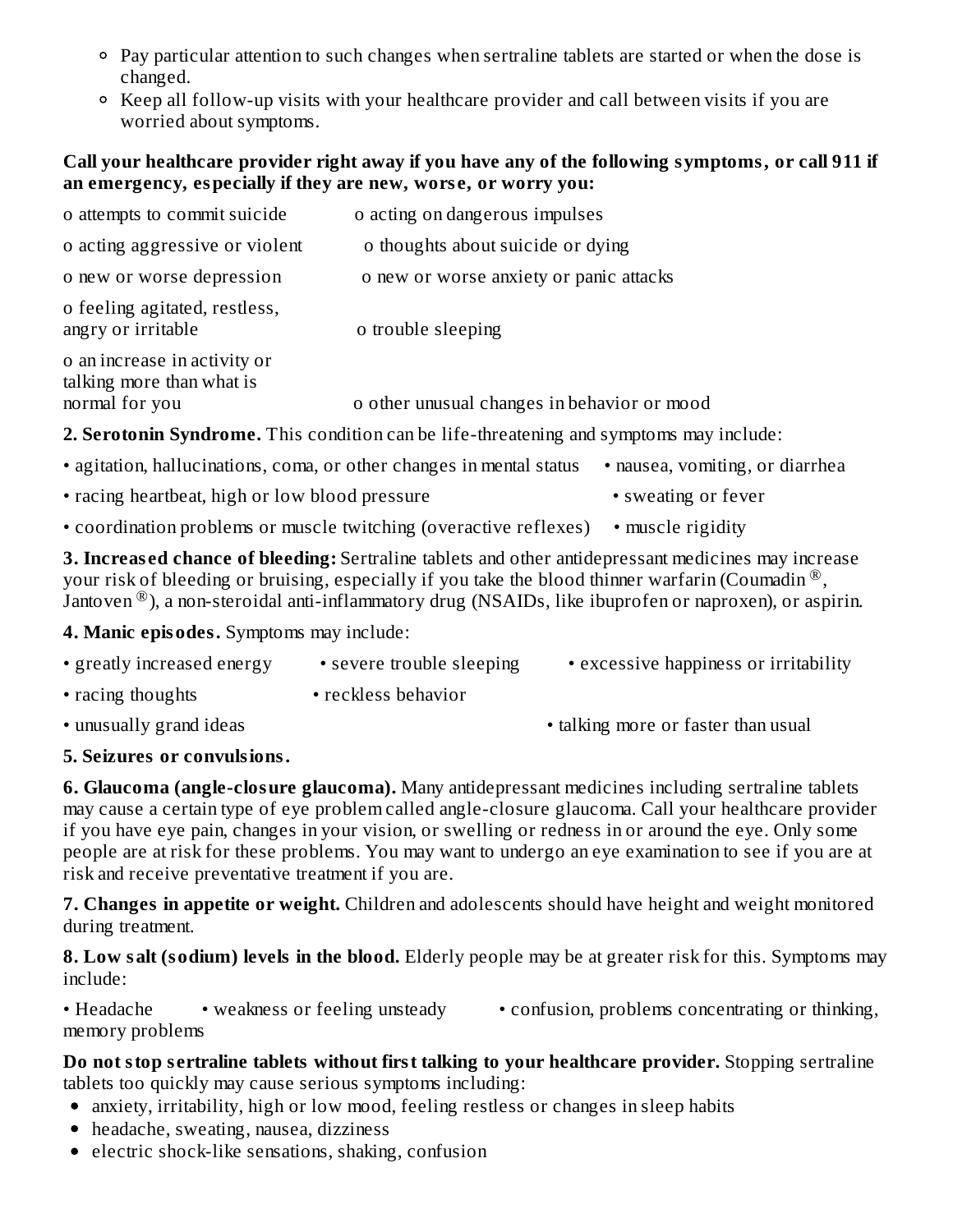#### **What are s ertraline tablets?**

Sertraline tablets are a prescription medicine used to treat:

- Major Depressive Disorder (MDD) Obsessive Compulsive Disorder (OCD) • Panic Disorder • Posttraumatic Stress Disorder (PTSD)
- Social Anxiety Disorder • Premenstrual Dysphoric Disorder (PMDD)

It is important to talk with your healthcare provider about the risks of treating depression and also the risks of not treating it. You should discuss all treatment choices with your healthcare provider. Sertraline tablets are safe and effective in treating children with OCD age 6 to 17 years.

It is not known if sertraline tablets are safe and effective for use in children under 6 years of age with OCD or children with other behavior health conditions.

Talk to your healthcare provider if you do not think that your condition is getting better with sertraline tablets treatment.

#### **Who should not take s ertraline tablets?**

#### **Do not take s ertraline tablets if you:**

- take a monoamine oxidase inhibitor (MAOI). Ask your healthcare provider or pharmacist if you are not sure if you take an MAOI, including the antibiotic linezolid.
- have taken an MAOI within 2 weeks of stopping sertraline tablets unless directed to do so by your healthcare provider.
- have stopped taking an MAOI in the last 2 weeks unless directed to do so by your healthcare provider.
- take any other medicines that contain sertraline (such as sertraline HCl or sertraline hydrochloride.
- take the antipsychotic medicine pimozide (Orap  $^{\circledR}$ ) because this can cause serious heart problems.
- are allergic to sertraline or any of the ingredients in sertraline tablets. See the end of this Medication Guide for a complete list of ingredients in sertraline tablets.

#### People who take sertraline tablets close in time to an MAOI may have serious or even life**threatening side effects. Get medical help right away if you have any of thes e symptoms:**

| o high fever                                       | o uncontrolled muscle spasms | o stiff muscles |
|----------------------------------------------------|------------------------------|-----------------|
| o rapid changes in heart rate<br>or blood pressure | o confusion                  | o loss of       |
| consciousness (pass out)                           |                              |                 |

#### **What should I tell my healthcare provider before taking s ertraline tablets?**

#### **Before starting s ertraline tablets, tell your healthcare provider:**

**if you have:**

| o liver problems                        | o kidney problems                     | o a history of a stroke |
|-----------------------------------------|---------------------------------------|-------------------------|
| o heart problems                        | o or have had seizures or convulsions | o high blood pressure   |
| o bipolar disorder or mania<br>problems | o low sodium levels in your blood     | o or have had bleeding  |

- **are pregnant or plan to become pregnant.** Your baby may have withdrawal symptoms after birth or may be at increased risk for a serious lung problem at birth. Talk to your healthcare provider about the benefits and risks of taking sertraline tablets during pregnancy.
- **are breastfeeding or plan to breastfeed.** A small amount of sertraline may pass into your breast milk. Talk to your healthcare provider about the best way to feed your baby while taking sertraline tablets.

**Tell your healthcare provider about all the medicines that you take,** including prescription and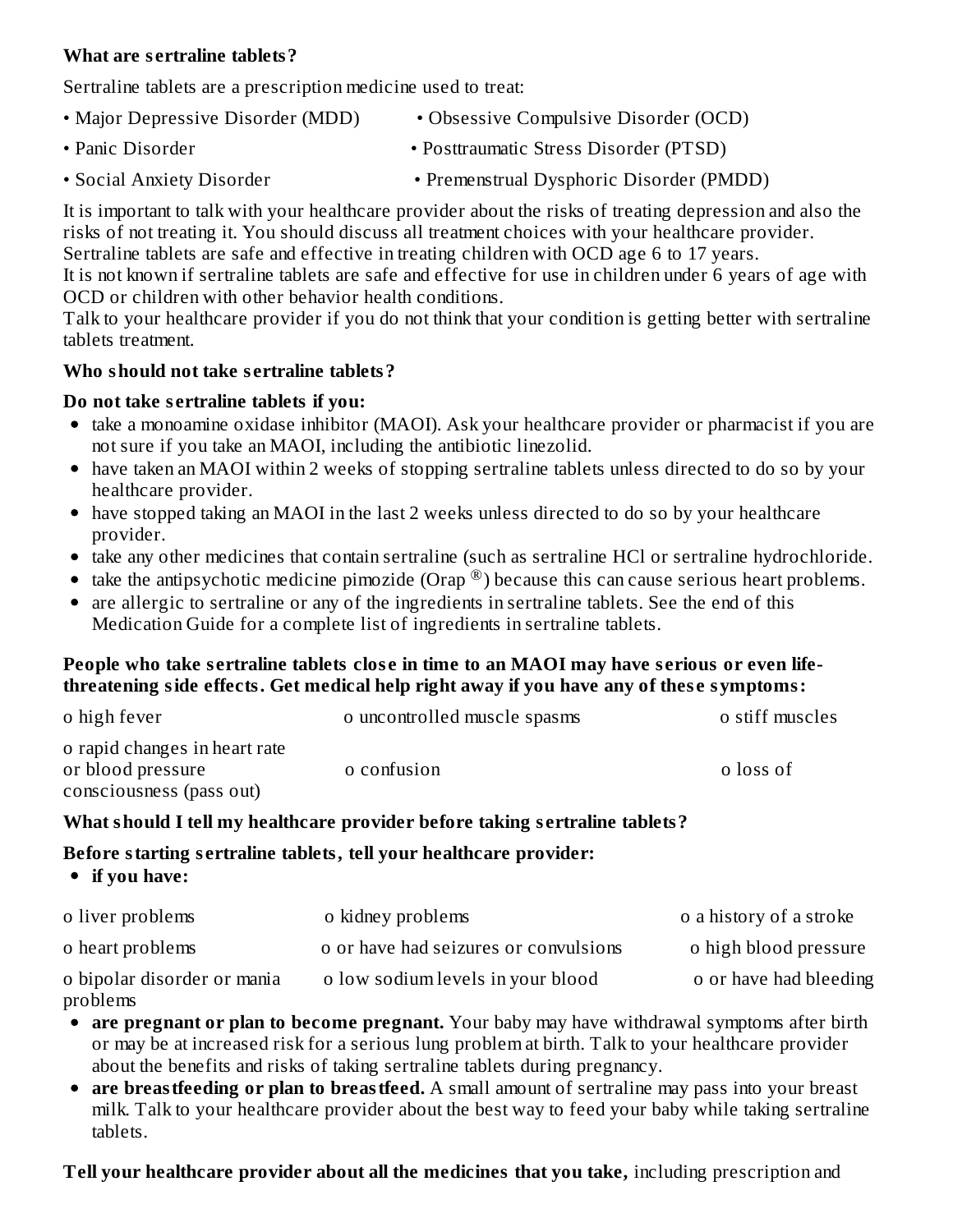over-the- counter medicines, vitamins, and herbal supplements.

Sertraline tablets and some medicines may interact with each other, may not work as well, or may cause serious side effects.

Your healthcare provider or pharmacist can tell you if it is safe to take sertraline tablets with your other medicines. **Do not** start or stop any medicine while taking sertraline tablets without talking to your healthcare provider first.

### **How should I take s ertraline tablets?**

- Take sertraline tablets exactly as prescribed. Your healthcare provider may need to change the dose of sertraline until it is the right dose for you.
- Sertraline tablets may be taken with or without food.
- If you miss a dose of sertraline, take the missed dose as soon as you remember. If it is almost time for the next dose, skip the missed dose and take your next dose at the regular time. **Do not** take two doses of sertraline at the same time.

#### **If you take too many s ertraline tablets, call your healthcare provider or poison control center right away, or go to the nearest hospital emergency room right away.**

### **What should I avoid while taking s ertraline tablets?**

Sertraline tablets can cause sleepiness or may affect your ability to make decisions, think clearly, or react quickly. You should not drive, operate heavy machinery, or do other dangerous activities until you know how sertraline tablets affects you. **Do not** drink alcohol while you take sertraline tablets.

### **What are the possible side effects of s ertraline tablets?**

Sertraline tablets may cause serious side effects, including:

**See "What is the most important information I should know about s ertraline tablets?"**

### **The most common side effects in adults who take s ertraline tablets include:**

| • nausea, loss of appetite, diarrhea, or indigestion | • change in sleep habits including increased |
|------------------------------------------------------|----------------------------------------------|
| sleepiness or insomnia                               |                                              |
| • increased sweating                                 | • sexual problems including decreased libido |

and ejaculation failure

- tremor or shaking extending the eliminative of feeling tired or fatigued
	-
- agitation anxiety
- 

**The most common side effects in children and adoles cents who take s ertraline tablets include** abnormal increase in muscle movement or agitation, nose bleeds, urinary incontinence, aggressive reaction, possible slowed growth rate, and weight change. Your child's height and weight should be monitored during treatment with sertraline tablets.

Tell your healthcare provider if you have any side effect that bothers you or that does not go away. These are not all the possible side effects of sertraline tablets. For more information, ask your healthcare provider or pharmacist.

Call your doctor for medical advice about side effects. You may report side effects to the FDA at 1- 800-FDA-1088.

### **How should I store s ertraline tablets?**

- Store sertraline tablets at room temperature, 68 °F to  $77^{\circ}$ F (20 °C to 25 °C).
- Keep sertraline tablets bottle closed tightly.

### **Keep s ertraline tablets and all medicines out of the reach of children.**

**General information about the safe and effective us e of s ertraline tablets.**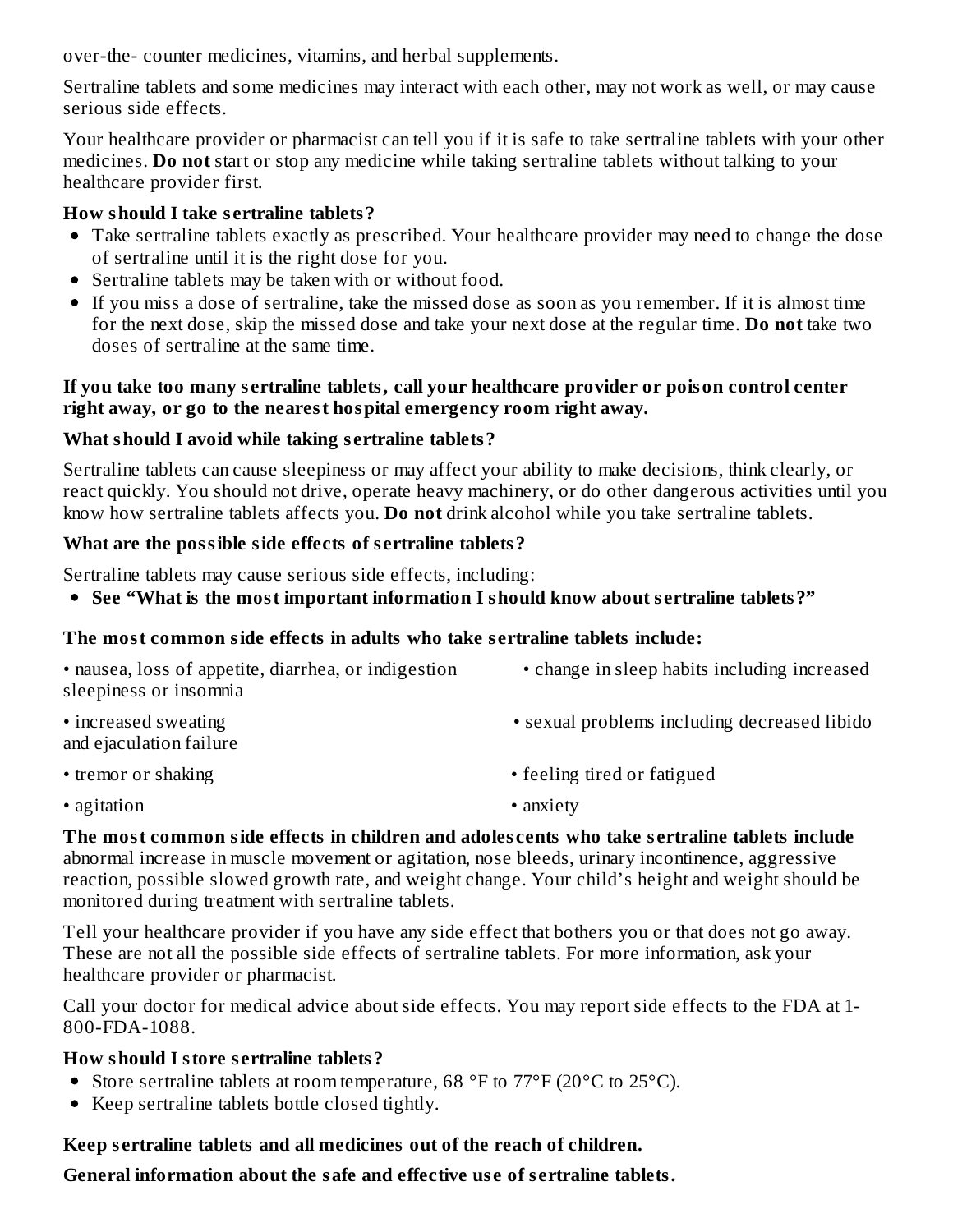Medicines are sometimes prescribed for purposes other than those listed in a Medication Guide. Do not use sertraline tablets for a condition for which it was not prescribed. Do not give sertraline tablets to other people, even if they have the same condition. It may harm them.

This Medication Guide summarizes the most important information about sertraline tablets. If you would like more information, talk with your healthcare provider. You may ask your healthcare provider or pharmacist for information about sertraline tablets that is written for healthcare professionals.

For more information about sertraline tablets call Cipla Ltd. at 1-866-604-3268

#### **What are the ingredients in s ertraline tablets?**

**Active ingredient:**sertraline hydrochloride, USP

**Inactive ingredients:** dibasic calcium phosphate dihydrate, hydroxypropyl cellulose, microcrystalline cellulose, magnesium stearate, opadry green (titanium dioxide, hypromellose 3cP, hypromellose 6cP, Macrogol/Peg 400, polysorbate 80, D&C Yellow #10 Aluminum Lake, and FD&C Blue # 2/Indigo Carmine Aluminum Lake for 25 mg tablet), opadry light blue (hypromellose 3cP, hypromellose 6cP, titanium dioxide, Macrogol/Peg 400, FD&C Blue #2/ Indigo Carmine Aluminum Lake and polysorbate 80 for 50 mg tablet), opadry yellow (hypromellose 3cP, hypromellose 6cP, titanium dioxide, Macrogol/Peg 400, polysorbate 80, Iron Oxide Yellow, Iron Oxide Red for 100 mg tablet) and sodium starch glycolate.

Disclaimer: Other brands listed are the registered trademarks of their respective owner and are not trademarks of Cipla.

This Medication Guide has been approved by the U.S. Food and Drug Administration

Manufactured for: **Cipla USA, Inc**. 1560 Sawgrass Corporate Parkway, Suite 130 Sunrise, FL 33323

Manufactured by: InvaGen Pharmaceuticals, Inc. (a subsidiary of Cipla Ltd.) Hauppauge, NY 11788

Revised: 08/2017

**Principal Display Panel NDC: 70934-176-90**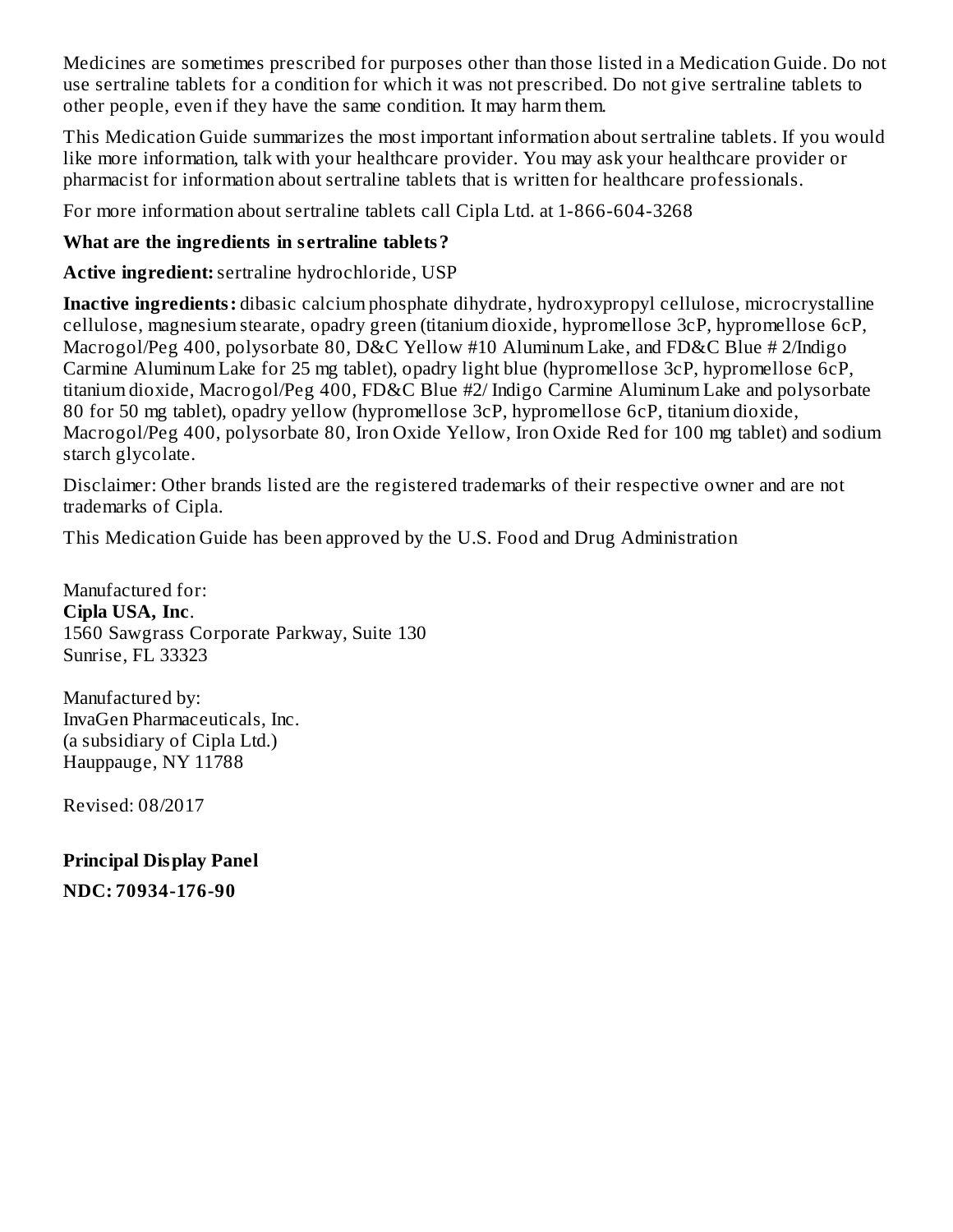| LCN#:<br>00<br>NDC: 70934-176-90<br>Rev. A 10/18<br>MFG: 69097-835-12<br><b>Sertraline</b>                                              | Medication guide is found at<br>www.fda.gov/drugs/drugsafety/ucm085729                                                                                                          | Sertraline Tablets, USP 100mg<br>PEEL<br>90 Tablets<br>70934-176-90<br>MFG: 69097-835-12<br>NDC:<br>HERE<br>0000000000<br>Exp. Date: 00/0000<br>$#$ to $\pm$ |
|-----------------------------------------------------------------------------------------------------------------------------------------|---------------------------------------------------------------------------------------------------------------------------------------------------------------------------------|--------------------------------------------------------------------------------------------------------------------------------------------------------------|
| Tablets,<br><b>USP 100mg</b>                                                                                                            | <b>THE REAL PROPERTY AND REAL</b><br>lnc<br>lnc.<br>euticals<br>Pharma                                                                                                          | Sertraline Tablets, USP 100mg<br>90 Tablets<br>70934-176-90<br>MFG:<br>69097-835-12<br>NDC:<br>0000000000<br>Exp. Date: 00/0000<br>ot#                       |
| 90 Tablets<br><b>Rx Only</b><br>Dosage: See package insert<br>Store at 20° - 25°C (68° - 77°F) (See USP<br>Controlled Room Temperature) | contains: Sertraline hydrocl<br>lent to 100 mg Sertraline.<br>္ထိ<br>g<br>00000000000<br>œ<br>œ<br>pla<br>0000000<br>00/0000<br>Φ<br>ക്<br>ㅎ<br>Ū<br>z                          | Sertraline Tablets, USP 100mg<br>90 Tablets<br>70934-176-90<br>NDC:<br>MFG: 69097-835-12<br>Lot #: 0000000000<br>Exp.Date: 00/0000                           |
| Store in a tight, light-resistant<br>container (See USP). Keep out of the<br>reach of children                                          | equivalent to<br>ln va<br>tablet<br>80<br>ᆷ<br>ate<br>$\overline{a}$<br>ά<br>ale<br>Ble<br>Repa<br>Each<br>USP<br>lme⊦<br>Sun<br>Exp<br>Мfg<br>Mfg<br>Mfg<br>ă<br>ź<br>$\varpi$ | PEEL<br>Sertraline Tablets, USP 100mg<br>90 Tablets<br>HERE<br>70934-176-90<br>NDC:<br>MFG: 69097-835-12<br>0000000000<br>Lot #:<br>Exp.Date: 00/0000        |

# **SERTRALINE HYDROCHLORIDE**

sertraline hydrochloride tablet

| <b>Product Information</b> |                         |  |                                                        |
|----------------------------|-------------------------|--|--------------------------------------------------------|
| Product Type               | HUMAN PRESCRIPTION DRUG |  | <b>Item Code (Source)</b> NDC:70934-176(NDC:69097-835) |
| Route of Administration    | ORAL                    |  |                                                        |

| <b>Active Ingredient/Active Moiety</b>                                              |                                   |          |  |
|-------------------------------------------------------------------------------------|-----------------------------------|----------|--|
| Ingredient Name                                                                     | <b>Basis of Strength Strength</b> |          |  |
| <b>SERTRALINE HYDRO CHLO RIDE (UNII: UTI8907Y6X) (SERTRALINE - UNII:QUC7NX6WMB)</b> | SERTRALINE                        | $100$ mg |  |
|                                                                                     |                                   |          |  |

## **Inactive Ingredients**

| <b>Ingredient Name</b>                                              | Strength |
|---------------------------------------------------------------------|----------|
| <b>DIBASIC CALCIUM PHOSPHATE DIHYDRATE (UNII: O7TSZ97GEP)</b>       |          |
| <b>HYDRO XYPROPYL CELLULOSE, UNSPECIFIED (UNII: 9 XZ8 H6 N6 OH)</b> |          |
| MICRO CRYSTALLINE CELLULO SE (UNII: OP1R32D61U)                     |          |
| MAGNESIUM STEARATE (UNII: 70097M6I30)                               |          |
| <b>SODIUM STARCH GLYCOLATE TYPE A POTATO (UNII: 5856J3G2A2)</b>     |          |
| <b>TITANIUM DIO XIDE (UNII: 15FIX9 V2JP)</b>                        |          |
| <b>HYPROMELLOSE 2910 (3 MPA.S) (UNII: 0 VUT3PMY82)</b>              |          |
| <b>HYPROMELLOSE 2910 (6 MPA.S) (UNII: 0WZ8WG20P6)</b>               |          |
| POLYETHYLENE GLYCOL 400 (UNII: B697894SGQ)                          |          |
| POLYSORBATE 80 (UNII: 6OZP39ZG8H)                                   |          |
| <b>FERRIC OXIDE YELLOW (UNII: EX438O2MRT)</b>                       |          |
| <b>FERRIC OXIDE RED (UNII: 1K09F3G675)</b>                          |          |
|                                                                     |          |

| <b>Product Characteristics</b> |                           |                     |          |  |
|--------------------------------|---------------------------|---------------------|----------|--|
| Color                          | yellow (Light Yellow)     | Score               | 2 pieces |  |
| <b>Shape</b>                   | OVAL (modified, biconvex) | <b>Size</b>         | 13mm     |  |
| Flavor                         |                           | <b>Imprint Code</b> | 214;IG   |  |